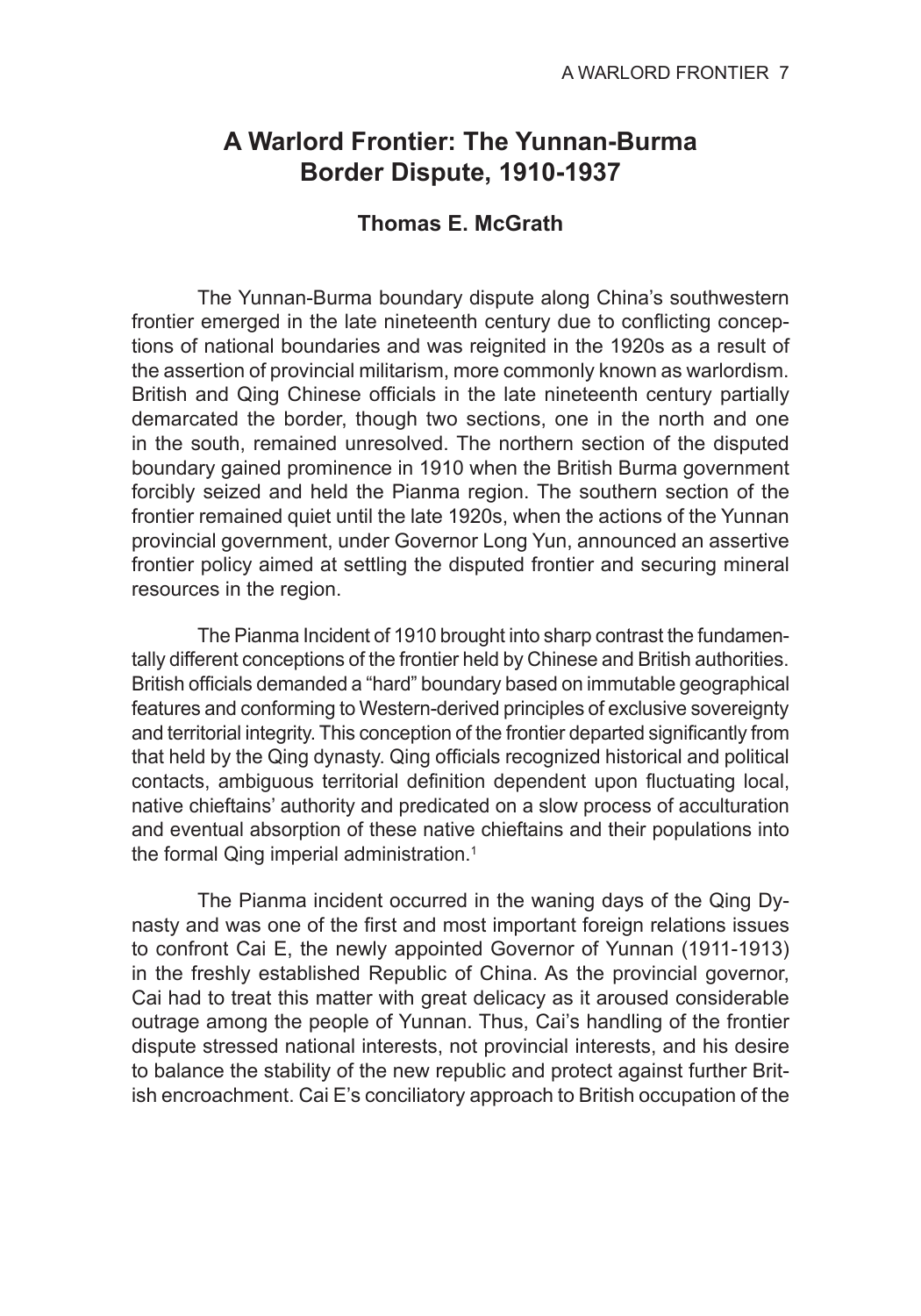#### 8 OAH PROCEEDINGS

frontier stands in stark contrast to the aggressive approach of his successor, Long Yun.

Governor Long Yun ruled Yunnan (1927-1945) as an autonomous province within the framework of a politically divided China. Long accepted little or no input from the Nationalist Government (1927-1949) headed by Chiang Kai-shek and based in Nanjing. This was still a period of warlordism, where regional or provincial militarists struggled to retain some measure of autonomy from central government authority. In Long's case, he pledged his loyalty to Chiang Kai-shek and his Nationalist government, provided Chiang did not interfere in his running of the province. In fact, Chiang, from his base of power in central and eastern China, had little influence over many peripheral regions of China, including Yunnan, Sichuan, Guangxi, Manchuria and Xinjiang. Thus, Long's approach to frontier matters reflects the nature of the times and his consistent efforts to secure assets that would continue to preserve his independence from the central government.

Beginning in the late 1920s, Long's provincial government attempted to secure potentially valuable silver mines in the disputed section of the southern boundary. Long's actions once again brought the unresolved state of the Yunnan-Burma frontier to national and international attention, but it was the provincial government that took the lead. Long's administration created a coherent and sophisticated southwestern frontier policy claiming the disputed section on behalf of the nation, though if successful, it would be the provincial government alone that would benefit and Long's ability to retain political and economic self-sufficiency would be further enhanced. Even after British occupation of the disputed silver mines in 1934, Long continued to press for his position through international arbitration.

Finally, Long Yun's handling of the frontier dispute highlights provincial militarists' involvement with foreign relations, an area that the study of warlordism in China has largely neglected. Generally, warlords have been blamed for conspiring with foreign imperialism to weaken and divide China and that remote warlords had no contact with foreign powers.<sup>2</sup> However, as this article argues, both Cai E and Long Yun were involved in foreign relations but their attitudes and actions varied on account of their political views and historical context. And, as the case of Long Yun and the southern frontier demonstrates, provincial militarists, acting independently of the prevailing Chinese national government, did indeed maintain extensive contact with foreign powers, and when it suited his purposes, actively opposed western encroachment.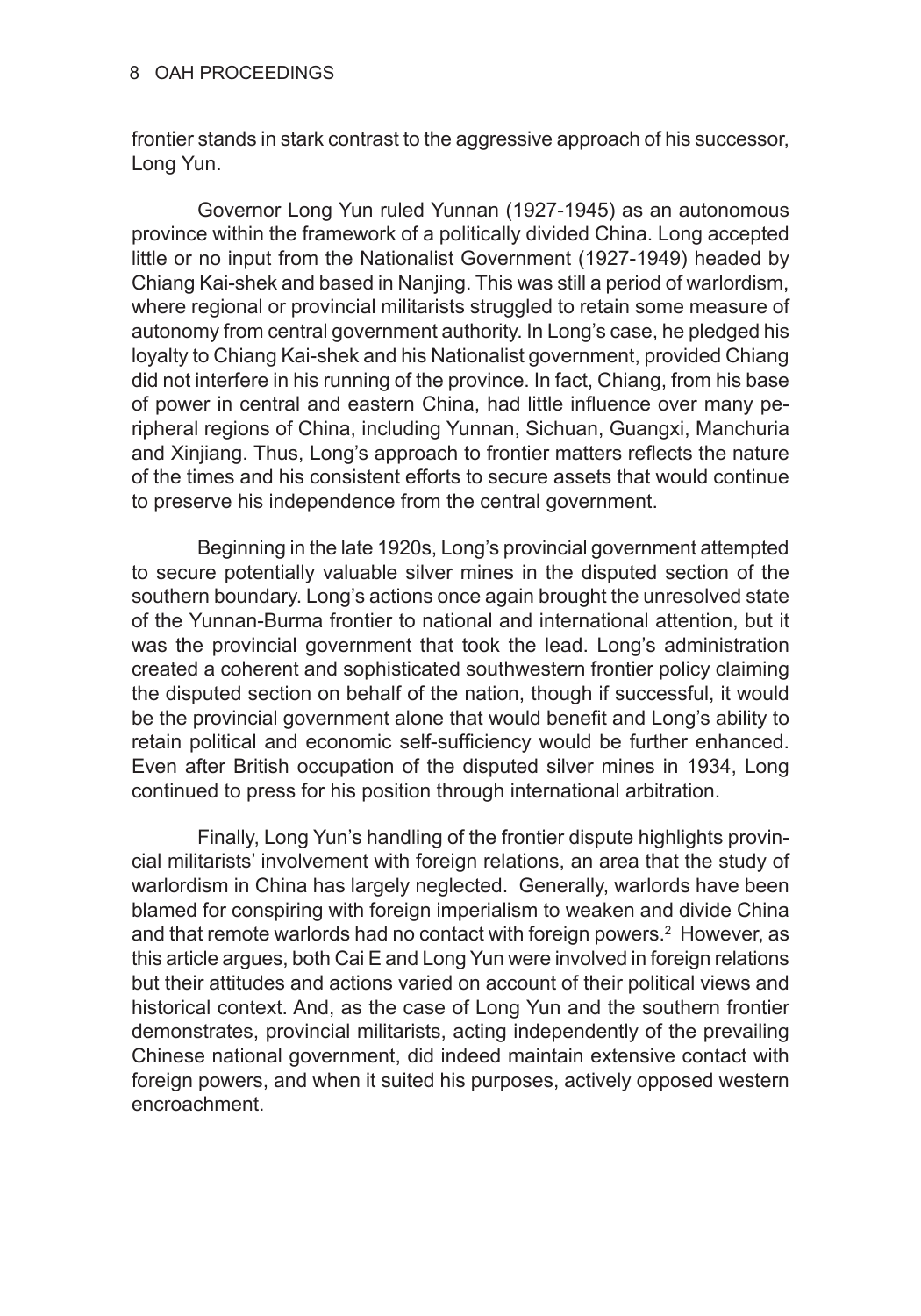

Map 1. Yunnan-Burma border showing undelimited sections of the frontier, 1885-1937.

## **Differing conceptions of the frontier and the Pianma Incident**

The China-Burma frontier emerged as an issue in Sino-British relations after the British annexation of Upper Burma in 1886. Following annexation, British territorial claims were based on information provided by officials of the former Burmese kingdom. The territories identified by these Burmese officials included states that had previously only paid nominal tribute to Burmese kings.<sup>3</sup> Thus, British conceptions of Burma's territorial expanse led to a reconstruction of Burma inconsistent with past territorial holdings. In effect, the British claimed all territories once belonging to the Burmese dynasties, but added, as the historian Alastair Lamb has noted, "all sorts of bits and pieces which it is extremely unlikely it had ever held before with any firmness."<sup>4</sup> The territories added in the north included the headwaters of the Irrawaddy River, and the upper valleys of the Salween, Mekong and Yangzi rivers. Sparsely populated by numerous distinct indigenous communities, including Shans, Kachins, Chins, and Lashis, pre-colonial Burmese influence did not likely penetrate here. These indigenous groups, who undoubtedly, periodically acknowledged Burmese overlordship when it was powerful, were functionally independent of Burmese dynastic control.<sup>5</sup>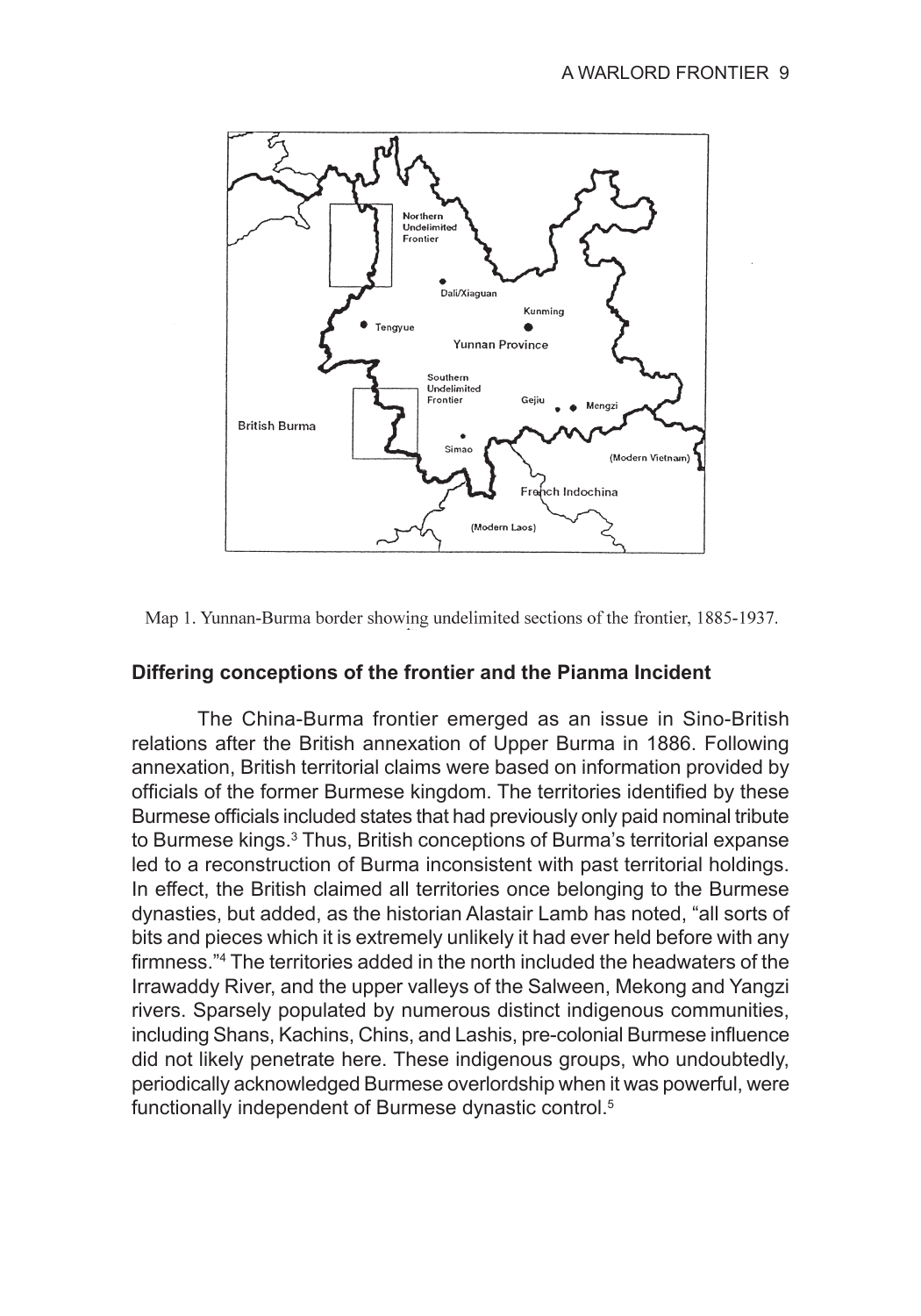Repeated negotiations conducted between British and Qing Chinese officials in the 1890s and early 1900s failed to resolve the complete shape of the border. The Burma Convention of 1894 laid the foundation for the main line of the China-Burma border, but by 1910, two distinct regions, one in the north and one in the south, were still undelimited between these two empires.

The two regions remained unresolved due to the fundamentally different conceptions regarding the formation of a national boundary. The Qing empire based their imperial claims on historical relationships and political suzerainty of native chieftains while the British favored geographical features and exclusive sovereignty.<sup>6</sup> Unlike the British who demanded a single, inflexible boundary line, Qing China along its southwestern frontier accepted frontiers or borders that were zonal and flexible in nature.

British governments required a "hard" boundary based on exclusive sovereignty.<sup>7</sup> This boundary was by its nature linear and bounded the limits of national, territorial sovereignty. British officials stressed the demarcation of boundaries along easily recognizable natural geographical features that were immutable. Along the Yunnan-Burma frontier, they often selected high mountain ranges or major rivers. British frontier officials avoided smaller rivers that might change course or boundary lines that traversed multiple geographical features. However, the British conception of the hard boundary conflicted with local historical practice.

By contrast, the Qing frontier was based upon the native chieftain system (*tusi zhidu*). This institution originated during the early Ming dynasty (1368-1644) to extend state control over the non-Han, ethnic populations along the Ming's expansive frontier. The system was carried over by the Qing and during the dynasty underwent periodic reforms. However, the basic structure and function of the system remained consistent: to provide a buffer of indigenous chieftains between bureaucratically administered Chinese units and foreign domains.

The relationship between the *tusi* and the Qing state were clearly stipulated. Native chieftains were required to undertake periodic tribute missions, pay a nominal tax, and enter into a mutual responsibility arrangement with neighboring native chieftains, similar to the *baojia* institution in China proper. In return, the Chinese state granted the *tusi* a hereditary title and certificate recognizing his domain and a seal of office. Furthermore, during the Qing dynasty, officials demanded native chieftains acquire a Chinese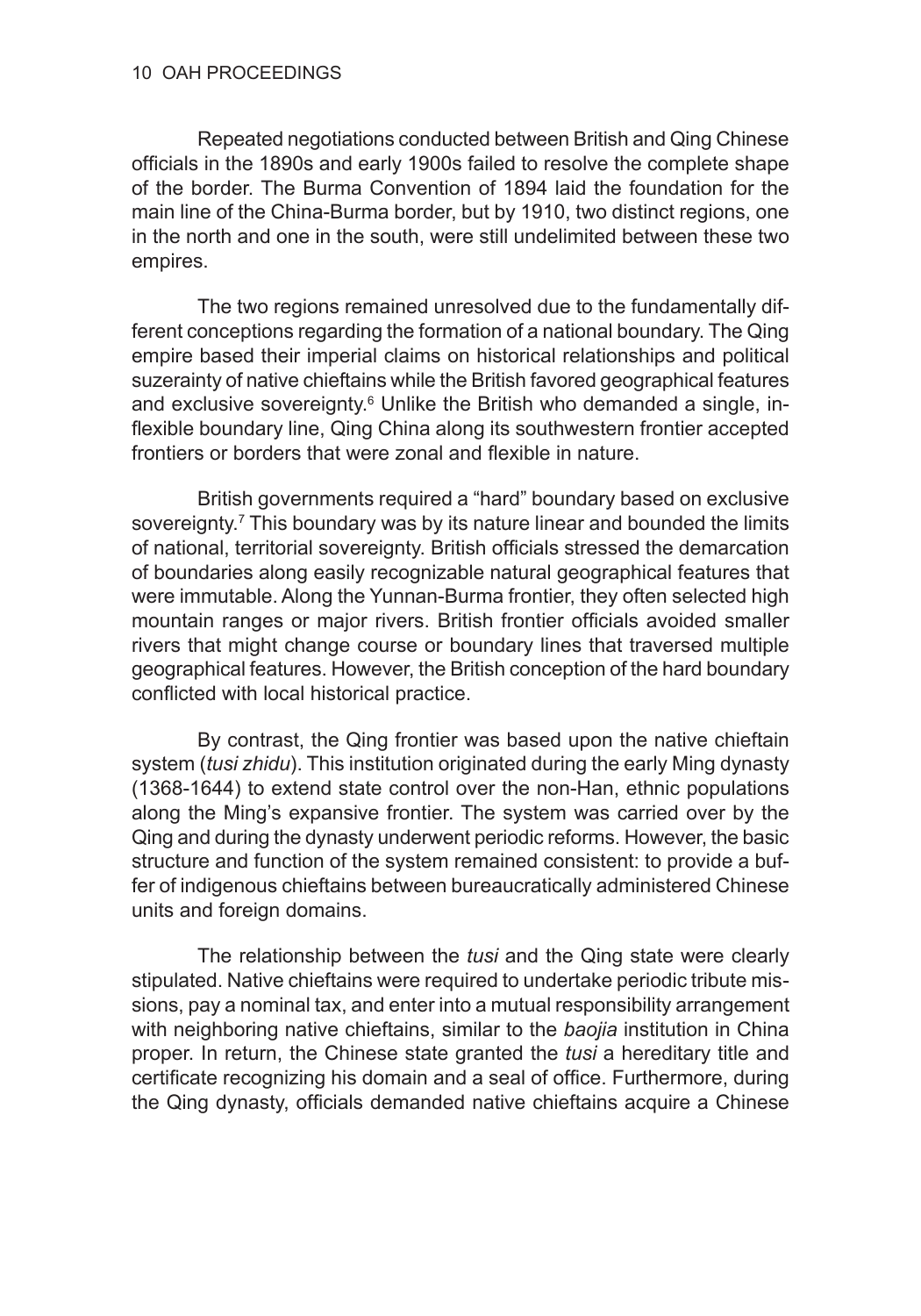elementary education. These reforms signaled a tighter control over these native chieftains, and served to bind them tighter to the state and make them a conduit for Chinese cultural institutions to penetrate and transform frontier societies. 8

The final phase of this transformative process envisioned the conversion of *tusi* rule to formal bureaucratic administration. When a native chieftain's domain had been sufficiently transformed through cultural assimilation and increased Han Chinese settlement, the Qing state would abolish the *tusi*'s position and replace him with a regularly appointed Chinese official. This process had been part of the original Ming system and comprised the historical process of expansion and consolidation along the frontier. During the Qing, it was widely practiced as frontier regions were under Chinese political and cultural influence for longer periods of time and experienced a significant upsurge in Han immigration.<sup>9</sup>

The buffer states ruled by local *tusi* were generally ambiguous in territorial domain. The *tusi*'s domain, confirmed by Qing investiture, was contingent upon his capacity and willingness to enforce his authority over more remote portions of his lands. Thus, Qing territorial sovereignty fluctuated to some extent with the strength of hereditary *tusi* leaders. In the late nineteenth century and into the early twentieth century, Qing officials based their frontier claims on historical precedents and recognized suzerainty within the *tusi* system.

After years of protracted negotiations to settle the undelimited northern section of the frontier, the British government in Burma dispatched the Pianma<sup>10</sup> Expedition to secure the British-claimed watershed boundary on 5 December 1910. This British response was precipitated by news of the Denggeng *tusi*'s attempt to collect lapsed taxes and duties from the residents of the Pianma region. This cluster of villages was situated on the western side of the watershed boundary claimed by the British. The Denggeng *tusi*, who resided on the eastern side of the watershed, claimed jurisdiction over Pianma and neighboring villages since the investiture of the first Denggeng *tusi* during the reign of the Yongzheng Emperor (r. 1723-35). In 1910, he was simply asserting his authority over his Qing-conferred domain. The villagers, who had not paid taxes in years to previous Denggeng *tusi*, resisted his tax collectors and then appealed for outside help.<sup>11</sup> British officials feared that a new, assertive Qing frontier policy would leave the watershed in Chinese hands. Therefore, the decision was made to send an armed expedition to secure the British claim and exclude all evidence of Chinese claims and presence.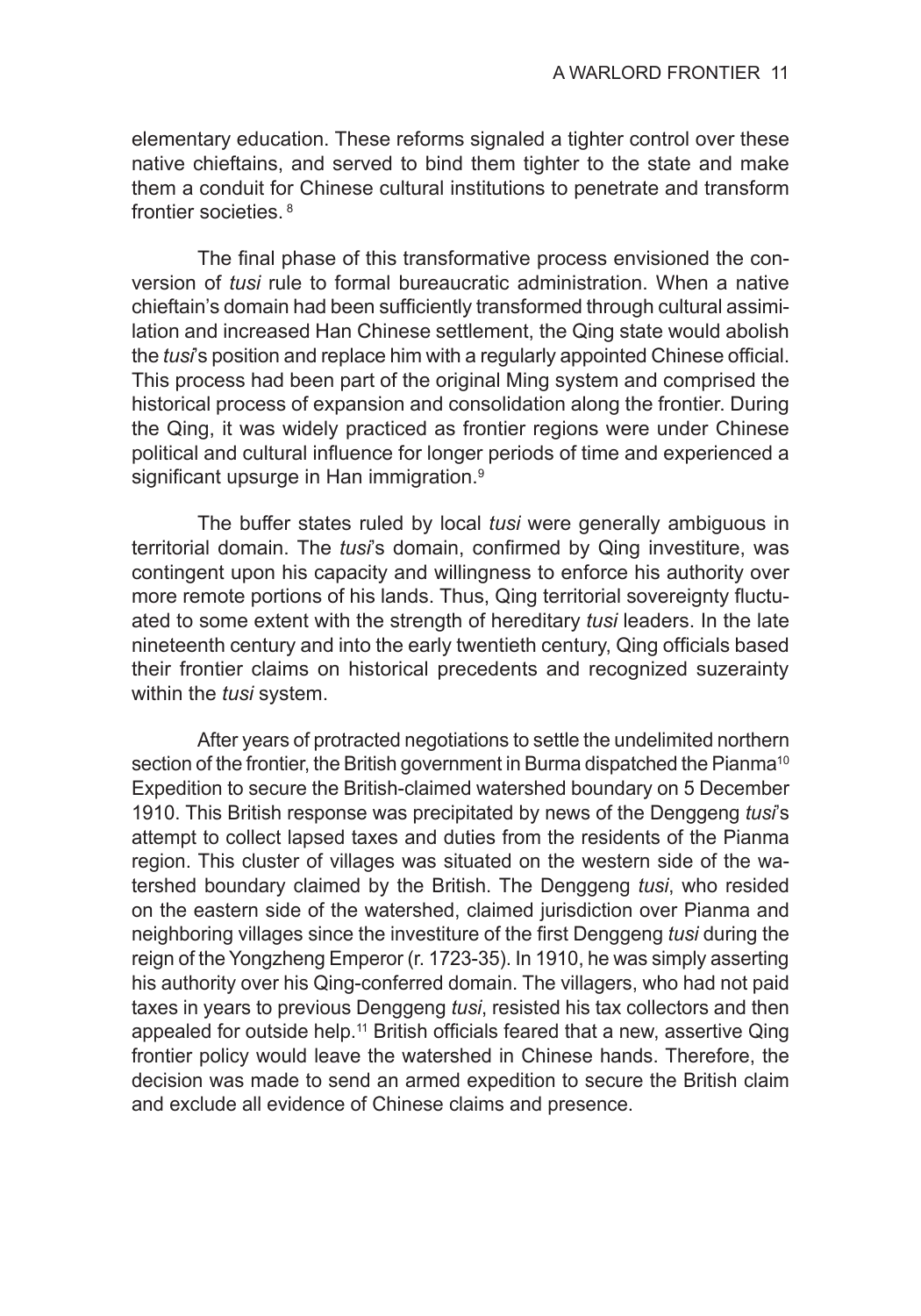#### 12 OAH PROCEEDINGS

The objectives of this civil-military Pianma expedition were defined

as:

to bring under direct administration the country between the N'Maikha and the watershed between that river and the Shweli and Salween as far as latitude 26˚ 15', or thereabouts, including the villages on both sides of and in the valley of the Ngawchang Kha and its junction with the N'Maikha, to nullify the recent attempts by the Chief of Teng Keng [Denggeng] to establish his authority over villages in British territory, and to effect the removal from the tract in question of all traces of occupation on behalf of China.<sup>12</sup>

In order to meet these objectives, the officer in charge, W. A. Hertz, Deputy Commissioner of the Myitkyina District, was to undertake the following specific actions: 1) to visit as many villages as possible and issue "appointment orders" to village headmen, 2) to settle any disputes between different villages and levy a "nominal tribute"; and 3) to destroy a boundary pillar erected by the Chinese in 1907. The officer in charge was also to inform every local village that "they will henceforth be under British rule, and that they are entitled to British protection, and will pay tribute."<sup>13</sup>

The Pianma Expedition achieved its objective. It secured the frontier declared by British officials and obliterated all vestiges of Qing presence. Yet, the text of the mission and the evidence of taxation, Chinese education, and informal administration, reported by Hertz amply demonstrated that Pianma and several of the village clusters along the frontier were already under *tusi* administration and thus comprised part of China, when seen from the Chinese perspective or understood in light of China's long-standing frontier acculturation policy. Hertz, in his later reports, admitted that the Chinese claim was "not a very strong one, yet it is stronger than ours, for we have none. . . . "<sup>14</sup> However, once occupied and under British administrative control, the British government adamantly refused to relinquish their claim for the sake of "prestige."

## **Governor Cai E and the Pianma Incident**

After the Revolution of 1911, which ended the Qing dynasty and inaugurated the Republic of China, the new military governor, Cai E, the first of Yunnan's provincial military governors, found himself embroiled in the Pianma dispute. While his Qing predecessor Governor-General Li Jingxi had had to contend with the initial British expedition to Pianma, Cai confronted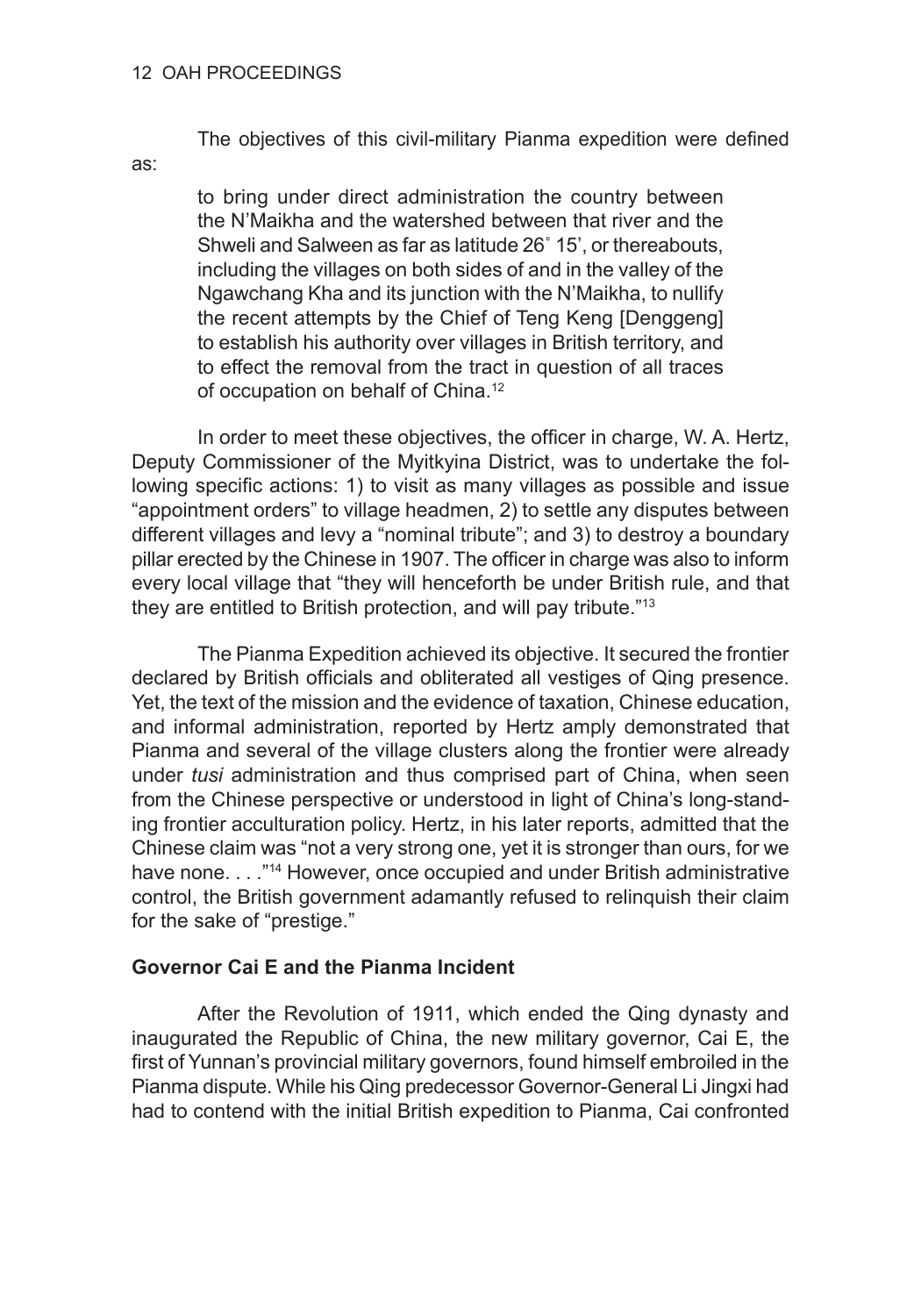a settled British presence after the British had built a fort to secure their hold on the area. Furthermore, in the aftermath of the revolution, he had lost control of the military forces in the west. To deal with this situation, Cai worked to gain a firm measure of control over domestic issues by restoring provincial authority, securing the success of the revolution in neighboring Sichuan and Guizhou provinces, and pursuing a foreign policy designed to ease international tension.

In the foreign policy realm, Cai foresaw the need to maintain a peaceful relationship with Great Britain at this critical juncture for the newly founded Republic of China. Rather than antagonize British opinion, he sought to defuse potentially damaging occurrences. Immediately after taking over as military governor, Cai warned the British consul in Kunming of potential disturbances along the frontier due to disbanded soldiers or bandits. He urged Burmese authorities to be vigilant and prevent these soldiers or bandits from crossing into Burmese territory and aggravating already tense relations.15 Cai carefully pursued a conciliatory policy with the British regarding the frontier.

This conciliatory policy may have concealed a deeper interest on Cai's part to extend the Chinese frontier into Burma and Indochina. When a Yunnanese newspaper reported Cai's remarks to soldiers of his heart's desire to someday liberate Indochina and Burma, he was compelled to issue denials and shut down the offending newspaper.16

 Cai may have harbored a desire to pursue a more aggressive frontier policy, yet, in China's current unstable situation, he wisely chose to take a more diplomatic course in his dealings with Great Britain.

With regard to the undelimited frontier and the Pianma incident, Cai, like his predecessors, consistently lacked clear information about the area and British activities. To remedy this lapse, he ordered Yang Jindong, the frontier official assigned to Tengyue along the Burma-Yunnan border, to gather information on British activities and the frontier situation. Yang visited the frontier in November 1912 and reported back to Cai that the British were engaged in building support facilities, such as storehouses and access roads on their side of the frontier, for their activities around Pianma. Even though these actions were provocative, Cai urged restraint in his reports to the Republic's new Ministry of Foreign Affairs (*Waijiaobu*).17

In these reports, Governor Cai urged the Republic's Ministry of For-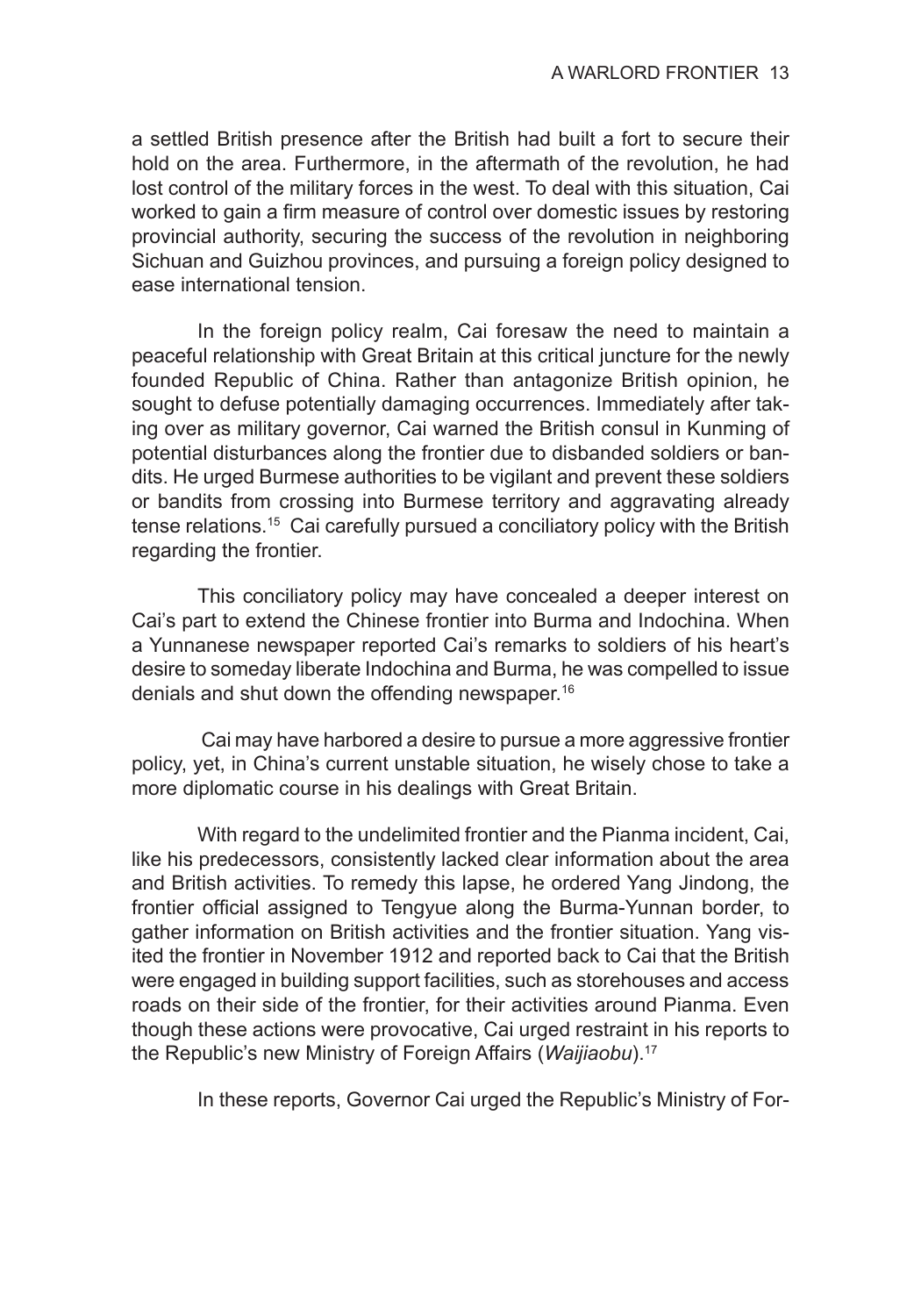eign Affairs to take specific diplomatic actions. He believed that the central government must negotiate strenuously and immediately with the British in order to settle the undelimited border.<sup>18</sup>

 He warned the Ministry of Foreign Affairs that the matter needed to be settled through a joint border survey mission thereby providing reliable results to both nations.<sup>19</sup>

In his reports, Cai also noted that British actions benefited from Chinese domestic turmoil. In his February 1913 report to the Ministry of Foreign Affairs, Cai accurately noted that the British were taking advantage of China's recent revolution and incomplete transition into a republic and staking claims to border areas.<sup>20</sup>

 Sir John Jordan, the British Minister to China, had indeed urged the British government to act in order to take advantage of the recent turmoil in China.21 These territorial acquisitions urged by Jordan presented a threat to China's sovereignty. Yet, Cai did not urge military action. Rather, he supported a cautious approach to foreign affairs and preferred an amicable, negotiated settlement to the Pianma incident carried out by national governments. Cai E's provincial government restricted its response to diplomatic protests through the national government, limited local protests, and attempts to nonviolently interfere with British expeditions. Once established along the watershed boundary, the British were unwilling to negotiate a compromise and the Chinese were unable to compel the British to pull back or come to the negotiating table. Thus for the next two decades, Pianma became a rallying cry to denounce British imperialism and foreign encroachment in Yunnan but no resolution to the outstanding boundary disputes were forthcoming.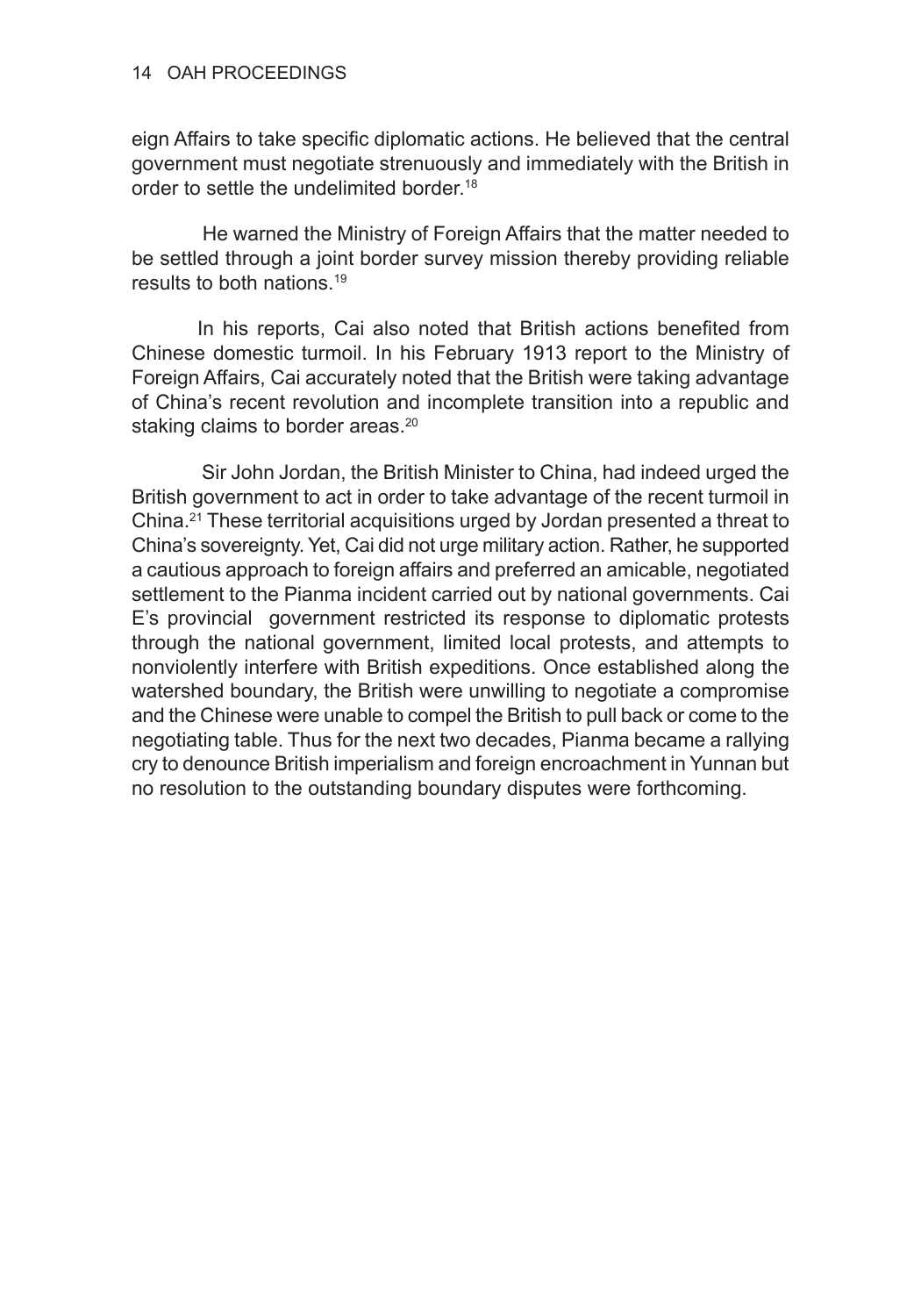

Map 2. Southern Undelimited frontier showing disputed section between extreme boundary claims.

## **Governor Long Yun and the Southern Disputed Frontier**

The Yunnan-Burma southern undelimited boundary dispute grew out of the same failed late Qing boundary negotiations and flawed Burma Convention of 1894 as the northern dispute. The text outlined the proposed southern boundary section along both geographical and political criteria. In some areas, a physical feature, such as the "very lofty mountain range" Kung-ming-shan<sup>22</sup> was to form the border, while in other areas, it was the political integrity of local *tusi*s' domains. To further complicate the matter, the convention utilized phrases such as "which are locally well known," when referring to geographical features. This catch phrase may well have had some validity for the local inhabitants, but proved extremely difficult to identify or delimit for outsiders with very limited information and no practical experience.<sup>23</sup>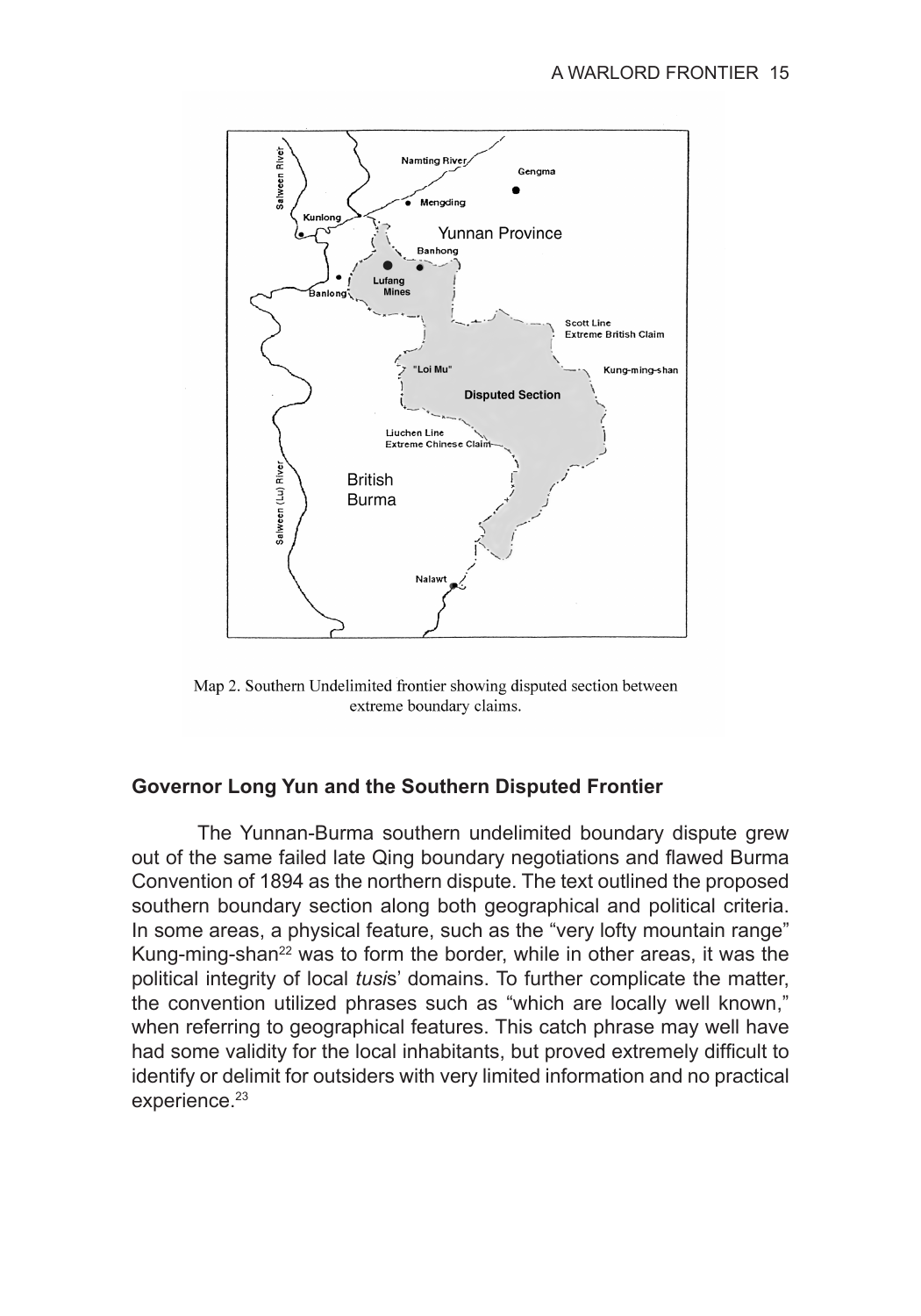The result was the creation of a disputed zone or "No Man's Land"<sup>24</sup> between the two extreme boundary claims held by China and Great Britain. This territory, named after the largest ethnic group in the area, was known collectively as the Wa States in Burma and as the Kawa Hills (*Kawa Shan*) in China. Among the British, the head-hunting Was were identified as "Wild Was," while the non-headhunting branch was known as "Tame Was."<sup>25</sup> In Chinese, the distinction was retained with reference to the Kawa, who took heads and the Lawa, who did not. The Chinese further distinguished between the social and cultural practices of the two groups. Besides not being headhunters, the Lawa were perceived as culturally superior to the Kawa, having a higher standard of living and practicing Buddhism.<sup>26</sup>

The "Wild Was" still regularly practiced headhunting into the 1930s among their fellow "Wild Was," as well as nearby "Tame Was," other local ethnic communities, Chinese, and even the occasional British official.<sup>27</sup> Though Wa headhunting was greatly feared, the practice gained some respect in British accounts for its orderliness and practicality.

The most renowned custom of the Wild Wa is that of headhunting. Heads are liable to be taken at any time but there is a recognized season which opens in March and lasts for three months. Head taking is regarded as a religious duty and not an exhibition of ferocity or a depraved habit. Heads are needed to protect the homestead, to ensure good crops and to stop the pressure from foreigners which has, in the past deprived them of so much land. If at least one is not procured annually for each village, disaster is expected to follow. If more heads than are deemed necessary are obtained, the excess is sold to the less adventurous villages, for a head is a head no matter where or how procured. Some heads are believed to be more efficacious than others and are priced accordingly. Chinese are preferred, then Shans and then the hill races. Long haired heads are liked since "Hairs of head long, ears of corn likewise."<sup>28</sup>

These "Wild Was" resided deeper within the Wa States in villages constructed "on the crest of a hill from which they can command the approaches on every side."29 These hill villages were formidably defended by thick earthen ramparts, deep ditches, and long crooked entrance tunnels.<sup>30</sup> They were fiercely independent and challenged anyone who entered their territory. As a result, neither government was interested in imposing a costly and difficult administrative presence over a disputed frontier region.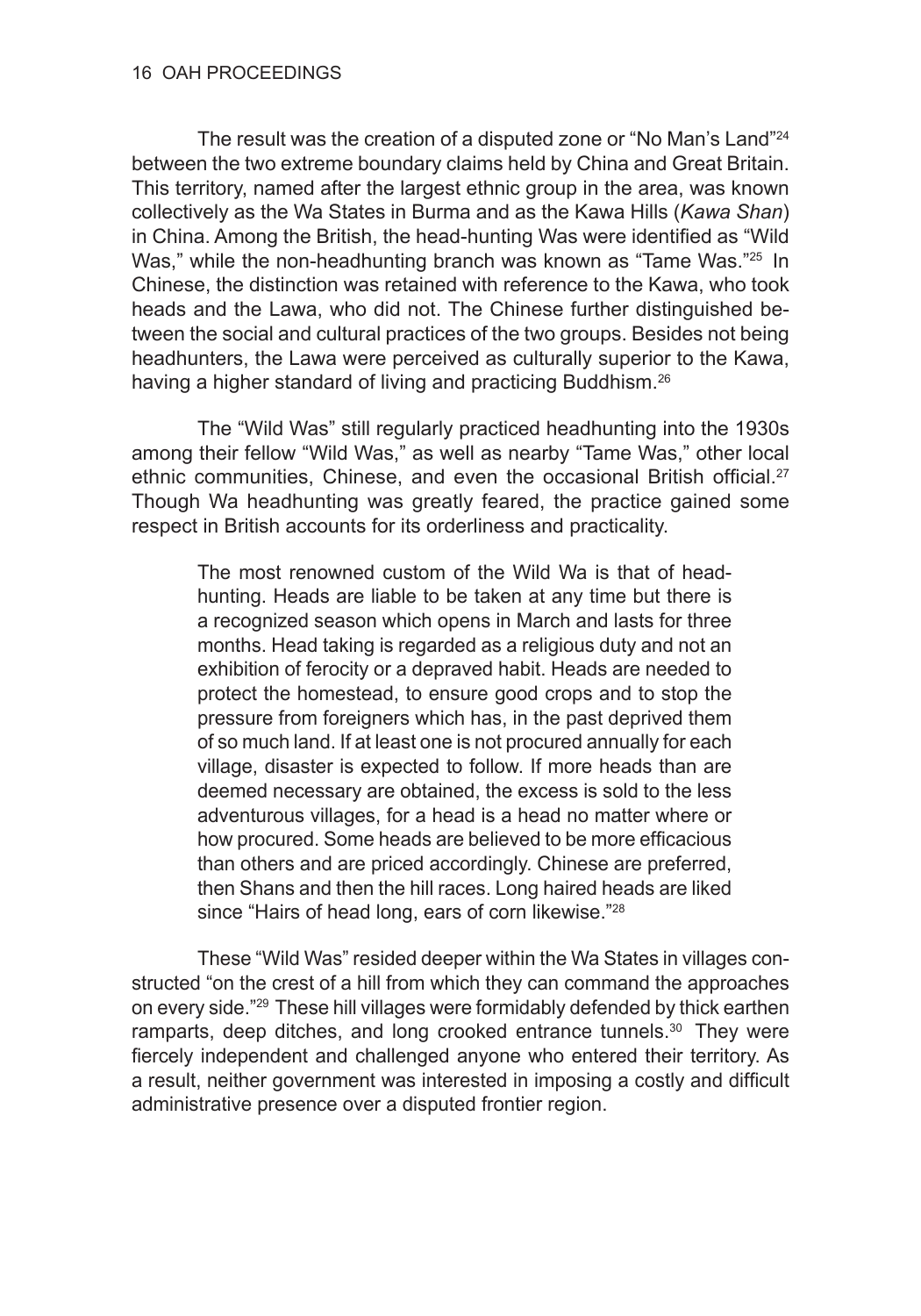The southern border dispute garnered little attention from either side until the late 1920s. While the various national governments dithered, the Yunnan provincial government, under the leadership of Governor Long Yun, seized the initiative to formulate and implement a frontier policy to claim the Wa States and in particular the valuable Lufang silver mines, which lay within the disputed "No Man's Land" and belonged to five local leaders. This frontier policy incorporated an extensive and more comprehensive study of Yunnan's frontier regions in historical, political, geographic, and ethnographic terms and efforts to extend provincial administration to the frontier with the goal of acquiring mineral resources. The coherence of this policy and adoption of methods previously used by the British to assert claims in the Pianma dispute highlighted the growing sophistication of the provincial government regarding border matters. Furthermore, the Yunnan provincial government was working independently of any frontier policy set at the national level.

Miao Yuntai, the head of the Yunnan Bureau of Industry and Agriculture in Long's government, was the first to become interested in the potential of the Lufang silver mines. Before taking concrete steps to secure the mines, he required more information about the mines' value and the Wa leaders who controlled the region and shared ownership of the silver mines. To acquire firsthand information, Miao ordered the nearest magistrates: to proceed to the mining area to meet with the Wa chiefs, to investigate the condition of the mines, and to secure ore samples. Likely out of fear of Wa hostility, the two magistrates ignored Miao's orders and remained in well-traveled areas only, never met with the Wa chiefs, and never ventured into the mining region. They did however bring back three mule loads of ore.<sup>31</sup>

Miao Yuntai found the report unsatisfactory, yet he remained committed to investigating this potential source of much needed revenue. Because the magistrates had neither investigated the mines nor met with the local leaders, Miao still lacked critical firsthand information. Therefore, he commissioned two separate expeditions to the Wa territories in 1929. One mission was led by Li Jingsen, an official of the provincial bank. Li's mission focused on extending provincial authority and negotiating for access to the mines. William Draper, an American mining engineer employed by the provincial government at the Gejiu tin mines, conducted the second mission. Miao charged Draper with surveying the Lufang mines and ascertaining the potential value of the slag heaps and remaining deposits. Taken together, these two missions were designed to provide firsthand, expert advice about the practicality of working the mines and secure the crucial support of the local leadership to exploit to the mines.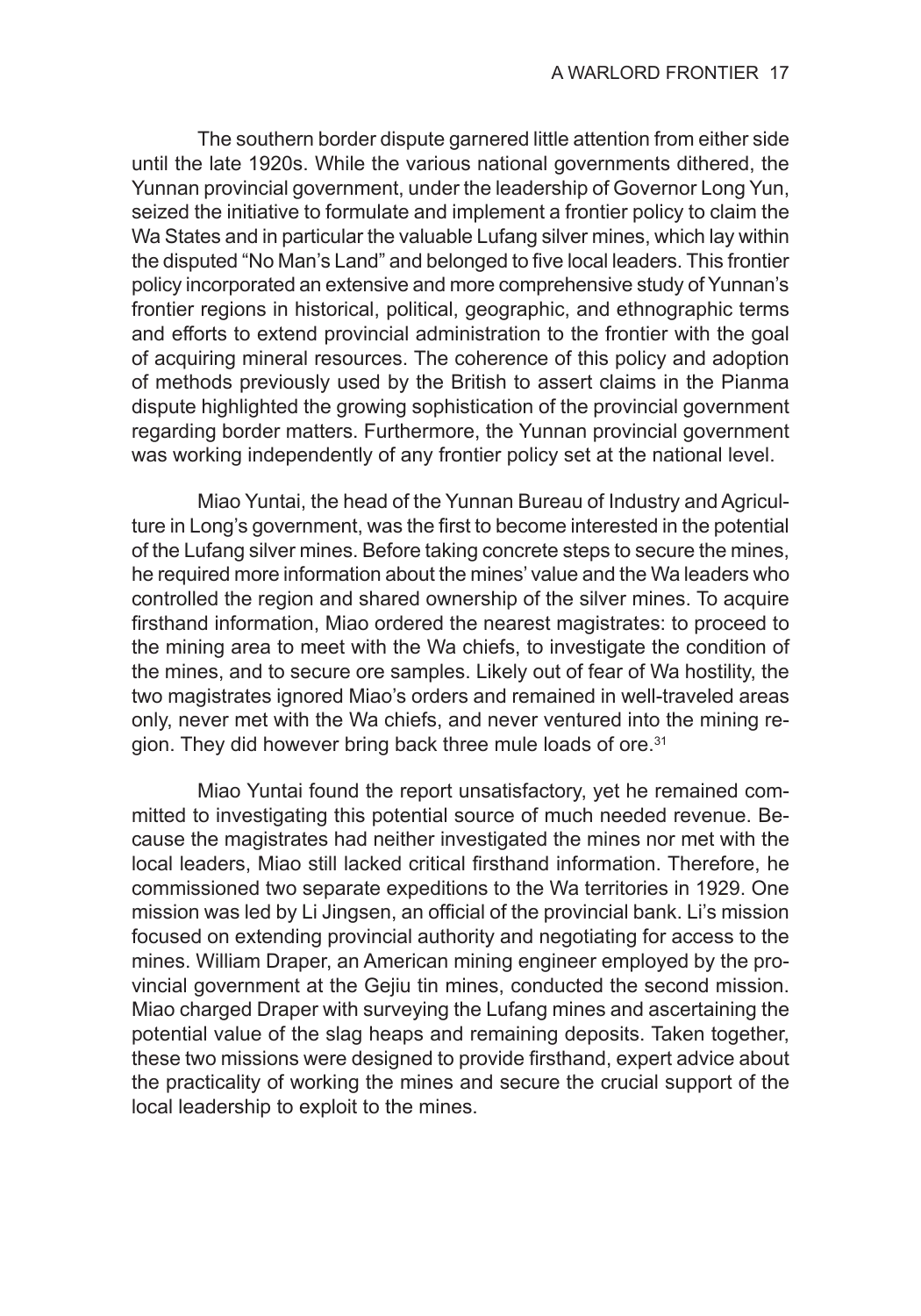After returning from Lufang, Draper reported that the slag heaps near the mines were extensive. His assays confirmed that the ore was rich, and even approached a British frontier official about applying for a mineral concession. While his report provided critical data on the state of the mines and assay of the slag, Draper's recommendation was that the mines were unworkable due to transportation considerations.

Li Jingsen's mission was to meet with the local leaders, assure them of the provincial government's goodwill and investigate acquiring rights to the mineral resources. Li traveled to the frontier and met with local leaders on two separate occasions, the first time in 1929, and then again in January 1933. In the latter mission, Li acquired the Banhong Was' consent to reopen the mine. The Banhong Wa leader was one of the five princes who claimed shared ownership of the mines. Li's repeated trips reflected persistence on the part of the provincial government to secure the mines and supply desperately needed silver for the provincial economy, even though the location of the mines hindered exploitation.

Miao's efforts to acquire firsthand information regarding the Wa mines had paid off handsomely. He now had reports on the economic potential of the area and the political situation. The next step in Miao's strategy to extend Yunnan's provincial administration into the region to assure access was summed up by the British consul-general in Kunming:

The Commissioner of Agriculture is said to be asking the Yunnan Government to invite the headmen of Banhong... and environs to visit Yunanfu [sic] and be invested with official rank or confirmation of any rank that may in the past have been conferred on them. The Commissioner wishes to establish friendly relations with a view to exploit their mines as part of his general mining policy.  $\ldots$ <sup>32</sup>

The Yunnan provincial government was now taking an active interest in administering these border regions with a view to exploiting the mines. Though economically weak, the provincial government was focusing some of its limited resources in this area to secure the potentially lucrative silver mines.<sup>33</sup>

The culmination of Yunnan's interest in the border area and expression of frontier policy was found in *Research on Yunnan's Frontier Problems* (*Yunnan Biandi Wenti Yanjiu*). This two-volume work, published in 1933, provided the clearest official statement of the Yunnan provincial government's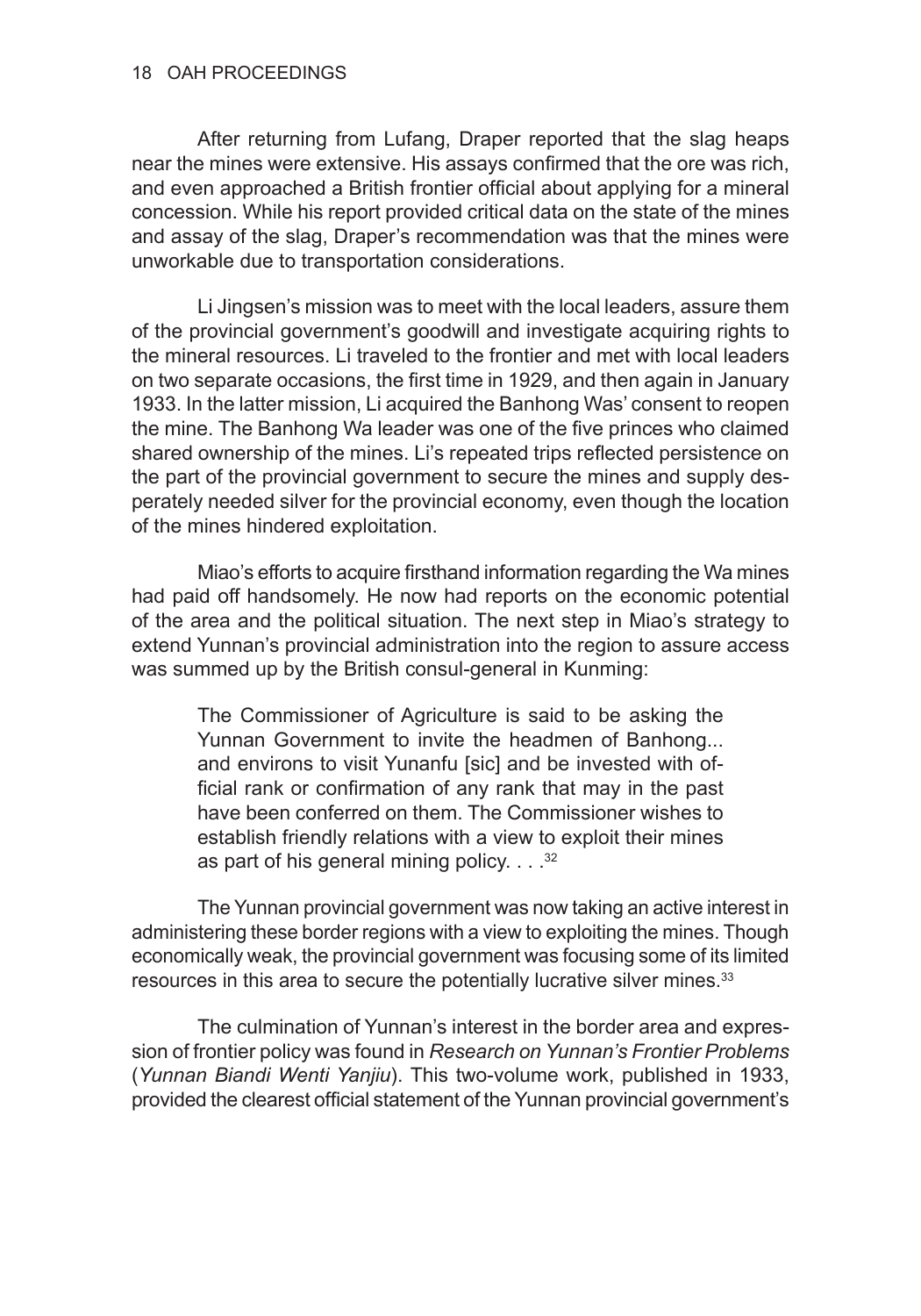frontier policy. Published under the seal of Governor Long Yun, it included articles related to all of Yunnan's frontier problems. The "Yellow Book," as it came to be called in foreign circles, included ethnographic studies, geographical and political treatises, and accounts of visits to both the Yunnan-Burma and Yunnan-French Indochina frontiers. Within this work, Yunnan province, on behalf of the nation, laid claim to territories including over one-third of Burma as "a feudatory state belonging to us (the Chinese)."34 The Yellow Book comprised a sophisticated, well-researched study of the frontier and represented the official position of Long Yun's government.

Even though Long's government made these claims for all of China, British writers noted that the Nationalist government in Nanjing did not likely share the claims evidenced in the "Yellow Book." "Whatever may be the official view of Nankin [Nanjing], the Yellow Book is a clear indication of the official view of the Chinese Provincial authorities in Yunnan, and as such should serve as a warning of the difficulties which must beset the path of sweet reason and negotiations."35 From the *Statesman*, published in Calcutta, came the observation that, "[T]he Yunnan Government dreams much more boldly than Nanking [Nanjing]."36 These writers accurately assessed a divergence in frontier policy between the Nationalist Government in Nanjing and the Yunnan provincial government of Long Yun in Kunming. Through the Yellow Book, Long claimed the disputed territories for China, but in reality, he sought them in order to stabilize the Yunnan economy and further provincial autonomy.

## **British Response and the Wa Column**

Long's government was not the only one concerned with settling the boundary. In British Burma, frontier officials argued for an expedition to the Wa States to extend British administration and end the boundary controversy in a manner reminiscent of the Pianma matter in the north. British officials outlined three basic reasons for sending an expedition into the Wa States after all these years.

The first issue was controlling headhunting.37 Due to the nature of the terrain and attitude of the Was, any attempt to administer and control this region would require a significant British political and economic commitment, which had previously been lacking. It must be noted that even British officials in Burma considered headhunting a minor concern as it was virtually confined amongst the Was themselves.<sup>38</sup>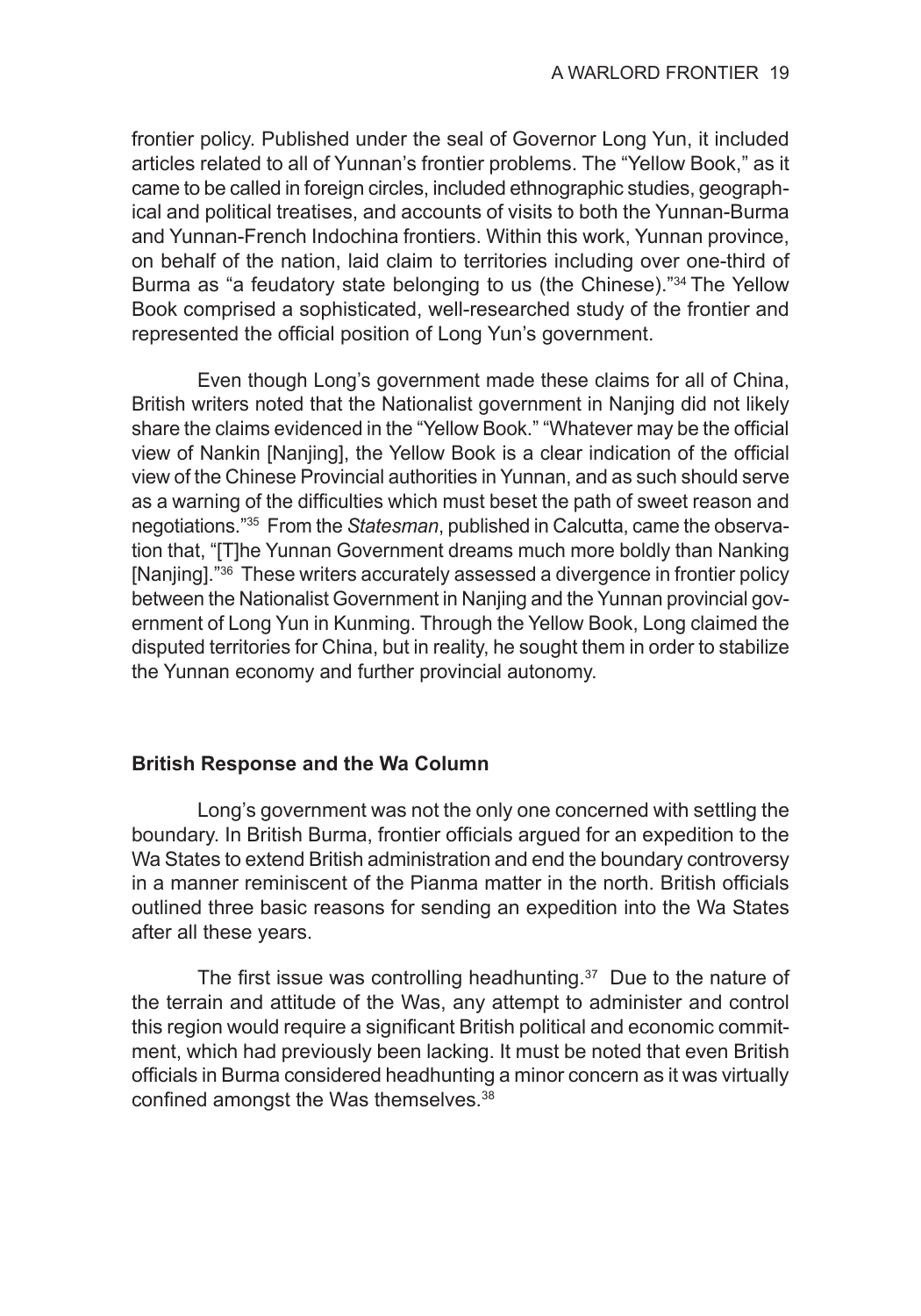The second issue was opium suppression. The region produced large quantities of opium and acted as a transportation center. The Was and Yunnanese Muslims then exported the surplus opium to Thailand and French Indochina. Therefore, the Burma government could not fulfill its "international obligations either in respect of suppressing opium cultivation in administered territory or of preventing wholesale smuggling to other countries."39 Although these issues provided convenient and morally responsible excuses for occupying the area, they had been occurring for over thirty years with little concern or drive on the part of the British officials to force a settlement. Thus, the real motivation lies elsewhere.

The third reason for the British occupation at this juncture was economic. The Banhong region had long been reputed to possess valuable silver mines. However, the Burma government lacked an exact location and verification of the value of the mines until the Yunnan government sponsored Draper mission of 1929. Even with this evidence, the British governments in Burma, India, and London could not come to a decision regarding the frontier. They all desired a stable border and the Burma government, in particular, desired the potential revenue from the silver mines, but could not come to a decision about how to act to secure both objectives.

The growing realization of Yunnan's frontier policy, with efforts at increased administrative control, economic penetration, and sweeping frontier claims, alarmed British officials in Burma, India, and London. Concerned that continued delay would see the Yunnanese acting to secure the southern frontier, as the British had the north, the Burma government dispatched the Wa Column, the long-debated and long-delayed expedition to the Wa States mining region, in February 1934.

Local Was contested the British expedition's occupation of the Lufang mines and immediate vicinity.<sup>40</sup> However, the British Wa Column easily overcame Wa resistance and succeeded in gaining control of the mining area and initiated a proper survey and analysis of the mines and slag heaps. As expected, the British expedition touched off a storm of protest and a violent anti-British response throughout Yunnan, but most heavily in Western Yunnan where the threat of British imperialism was most keenly felt.

In bordering counties, the Southwest Volunteer Force (*Xinan Minzhong Yiyongjun*) organized to resist the British occupation. Drawing an estimated 1000 volunteers (*yiyong*) from Shuangjiang, Lancang, Gengma and Cangyuan counties, Li Zhanxian, a former bandit and recently rehabili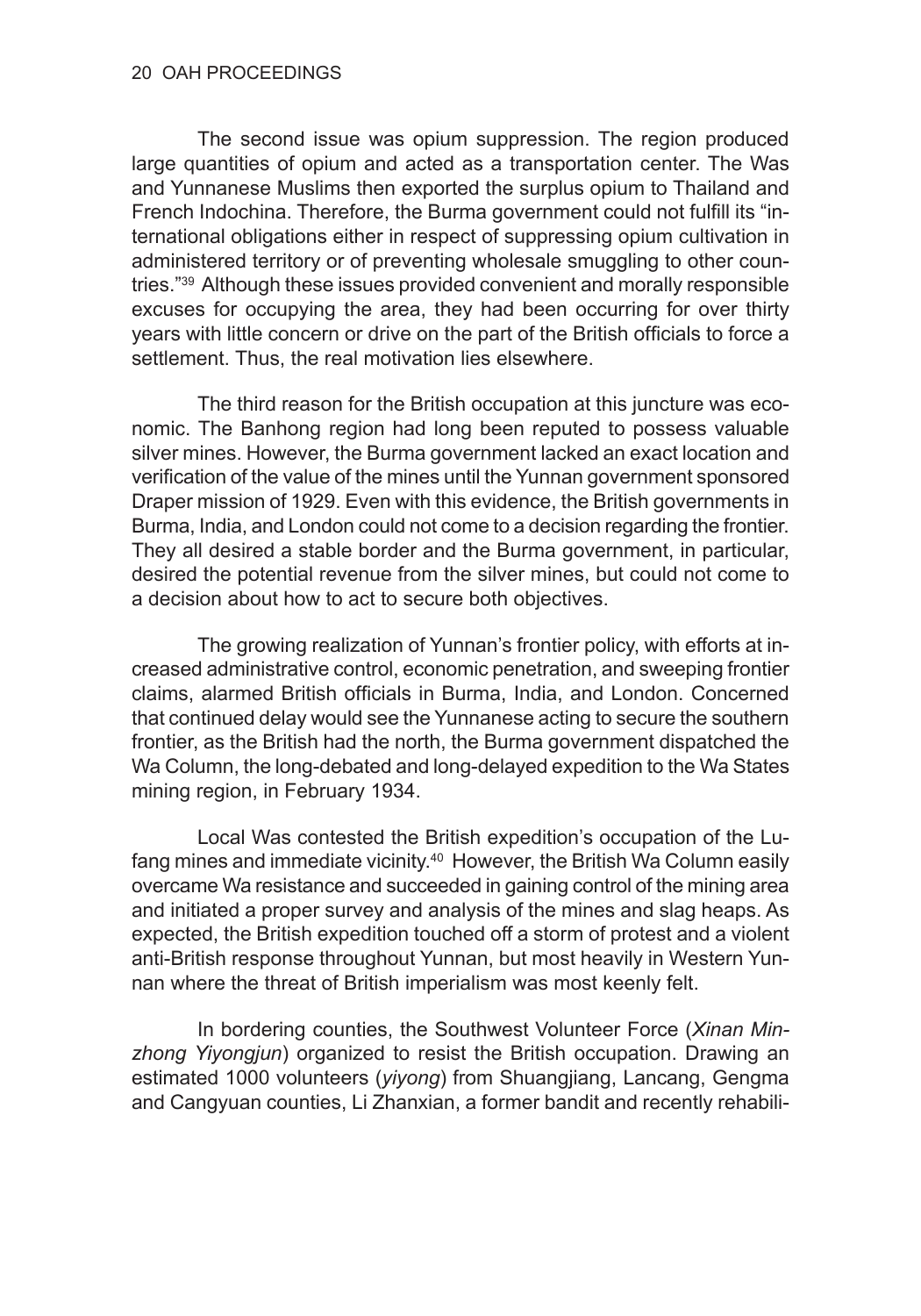tated militia leader, led his volunteer army to defend the frontier.<sup>41</sup> While Li's irregular force threatened the British position in Lufang, Burma intelligence reports also identified two battalions of uniformed Yunnanese provincial troops within the disputed zone.<sup>42</sup>

Local leaders who looked to Yunnan for support or evidenced anti-British intentions received military supplies from Long's government. In October 1934, Yunnan sent 20 rifles, 3 mule loads of ammunition, along with cloth and flags to one anti-British leader. The Gengma *tusi* returned from Dali with 200 rifles, while the Mengding *tusi* received 50 rifles in November. Even as late as July 1935, Long's government provided arms to friendly frontier leaders.<sup>43</sup>

For Long Yun, the British occupation of the Banhong mines constituted a threat to Yunnan's economic reforms and territorial interests. The occupation presented a clear refutation of Yunnan's claims to the region, but by far the more pressing concern was the loss of potential revenue if the British retained control of the mines. To protect their interests and hold onto the mines, the provincial government adopted a dual response. Outwardly, Long denied responsibility for the altercation, called for negotiations, and assigned blame to the British. Tacitly, he condoned and supported anti-British resistance. Long's response reflected a shrewd attempt to preserve his claims through any means necessary but not to jeopardize his position or escalate the dispute through an outright clash with the British.

Long's handling of the southern undelimited frontier also reflects lessons learned from the earlier Pianma dispute. Long took pains to collect information about this contested region and under his seal published these studies, which supported Yunnan's claims to the disputed area. In the late 1920s, Long's government sought to investigate the economic potential of the mines and extend provincial administration thereby establishing his claim. His proactive frontier policy posed a viable challenge to British interests, which had permitted the issue to remain unresolved. When confronted with the British occupation of the Lufang mines, he did not back away from a confrontation as his predecessors had at Pianma. Though he was not willing to openly commit provincial forces, his actions clearly demonstrated his support for local Wa resistance and the efforts of irregular forces and volunteers. This persistent and violent resistance to the British occupation led to international arbitration.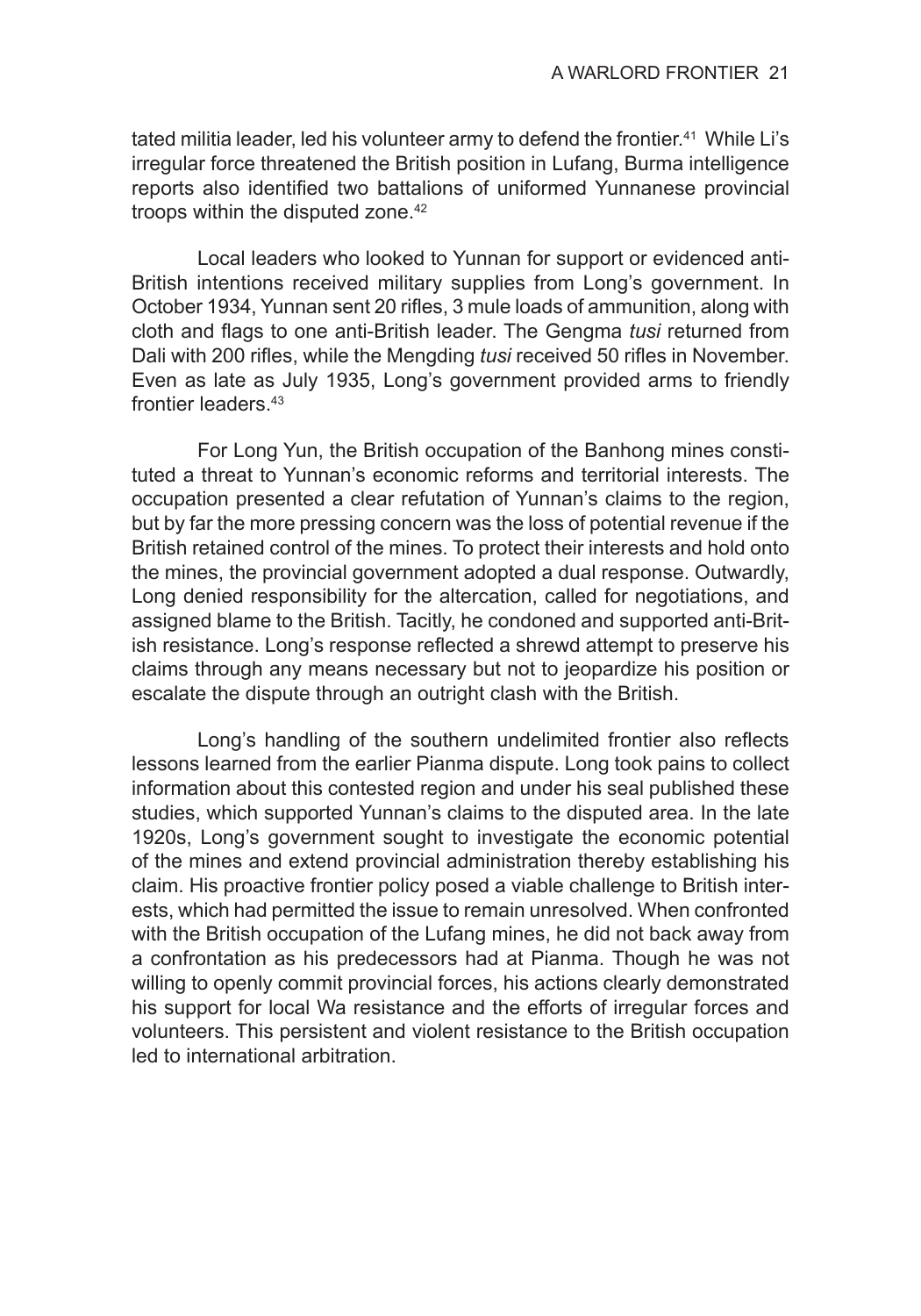# **The Nanjing Government and Frontier Policy**

The Nanjing government desired negotiations to settle this latest frontier flare-up precipitated by the Wa Column's occupation of the Lufang mines. It wished to maintain good relations with the United Kingdom as it hoped that the British could help China in negotiations with Japan and provide a potential ally against Japan in the future. In order to maintain a positive relationship with Great Britain, the Nationalist government took no actions to antagonize the British, to incite anti-British public opinion, or to endorse anti-British boycotts.

The low priority given to border matters by the Nanjing government was demonstrated in the wake of the British expedition to occupy the Lufang mines. As early as 1928, shortly after coming to national prominence, the Nanjing government stated in a telegram to Governor Long Yun its intention to gather and organize all records regarding the southwestern frontier and initiate a consultation with the British Minister.<sup>44</sup> The Ministry of Foreign Affairs did approach the British Legation in 1929 "with proposals about negotiations for a settlement of the boundary disputes" but a senior British official dismissed them as "made irresponsibly without any knowledge of what they were talking about. . . . "45

In the wake of the Wa Column's occupation of the Lufang mines, the Nanjing government dispatched its own expedition to the border. The central government's expedition to investigate the frontier was utterly unprepared: the two officials in charge had no frontier experience, and the mission possessed no modern maps of the disputed section. While maps are the first order of importance for frontier demarcation, the Ministry of Foreign Affairs had only at the last minute organized a geological party to survey the region.<sup>46</sup> When the mission arrived in Western Yunnan, they were told by the British not to enter the disputed area. This government mission then returned to Nanjing having achieved nothing. In the six years since the first statement by the central government to take charge of the disputed southwestern frontier, the Ministry of Foreign Affairs had yet to take the first fundamental steps to preparing the necessary materials to negotiate a boundary settlement.

# **The International Boundary Settlement**

In the wake of the British occupation and sporadic low-intensity border clashes during 1934, the British and Nationalist governments reached a preliminary agreement on the formation of a new Sino-Burma Joint Boundary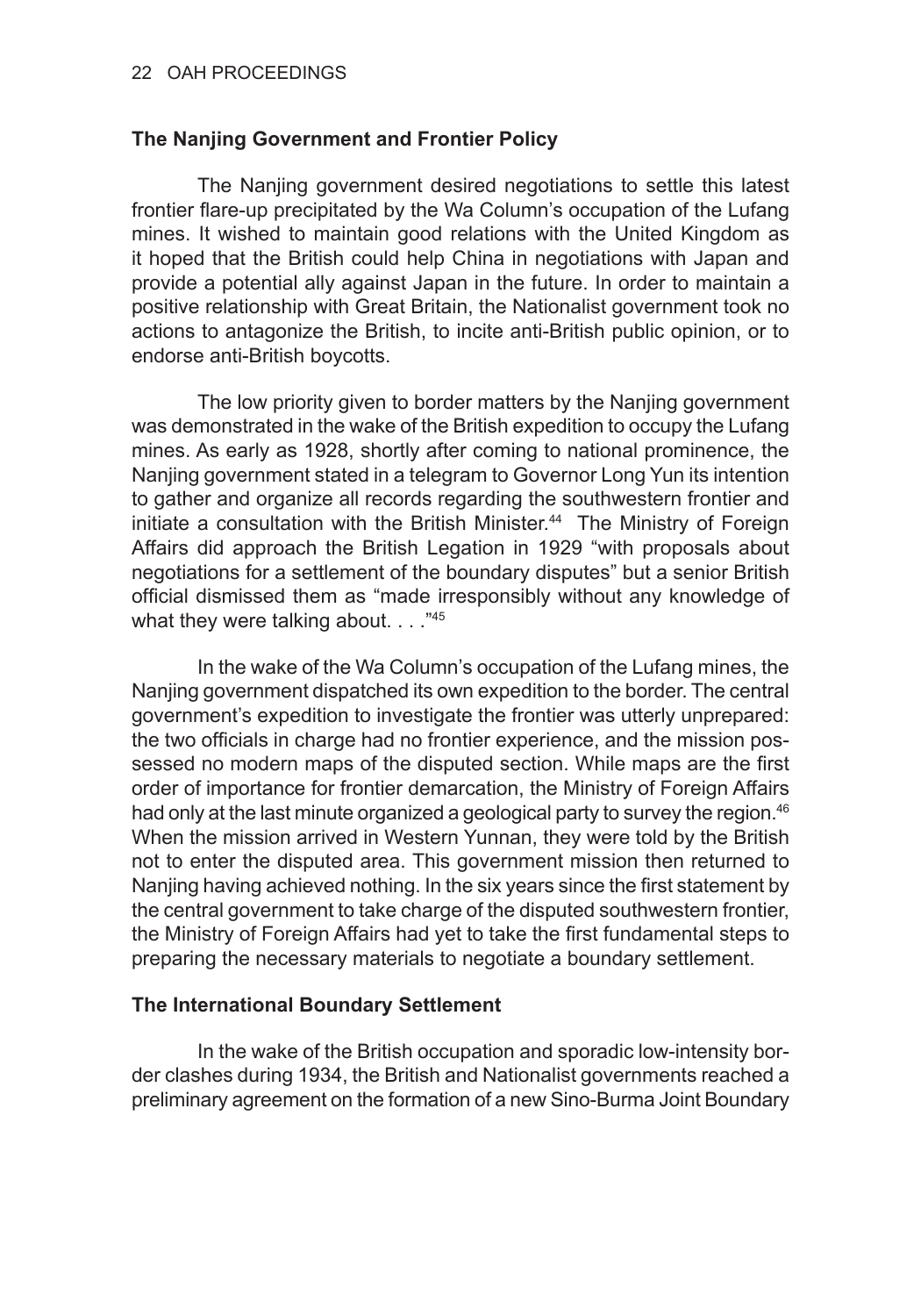Commission. Both governments would send two commissioners and the President of the League of Nations would appoint a neutral commissioner, who would act as the President of the Commission. However, they disagreed on the power of this neutral commissioner. The British government wanted the neutral commissioner to be able to cast a vote as to the final disposition of the boundary, and his authority to interpret the boundary should be restricted to the provisions of the Burma Convention of 1894. The Chinese government opposed the proposal that the neutral commissioner should have a vote and proposed that the commission should be able to consider historical and political claims while delimiting the boundary.<sup>47</sup>

By December 1934, these two fundamental differences, with broad implications for the manner in which the boundary would be delimited, were settled. On both points, the Nanjing government acceded to the British viewpoint.48 The neutral commissioner would have the power to cast a vote, an important consideration to avoid a continued stalemate on the boundary settlement, and his authority to interpret the boundary would be restricted to geographical criteria.<sup>49</sup> Thus, the Chinese government weakened its negotiating position regarding the boundary settlement and territorial concessions for the sake of British support against Japan and restoring goodwill, which had been strained over the sporadic border violence.

The Nanjing government had little to gain in the border settlement. With a favorable outcome for the British, the Yunnan-Burma border would finally be settled and Sino-British relations stabilized. On the other hand, if the mining region was found to be in Chinese territory, the Yunnan provincial government could then exploit it. The potential mining revenue would serve to strengthen Long Yun's economic position and improve his ability to maintain autonomy from the central government. For the Nanjing government, the settlement of the issue was preferable to the unstable situation, but it would not directly benefit from a positive result and indeed would suffer a setback in its attempt to secure Yunnan's obedience to central authority.

In order for the Joint Boundary Commission to physically survey the frontier and come to a binding resolution, the approval and agreement of Long Yun was fundamental. Yet, the Nanjing Government lacked the ability to compel Long Yun to agree. Nanjing would have to win Long's support of the boundary delimitation.

After some delay, the Chinese representatives to the Sino-Burma Boundary Commission were named in early April 1935.<sup>50</sup> Representing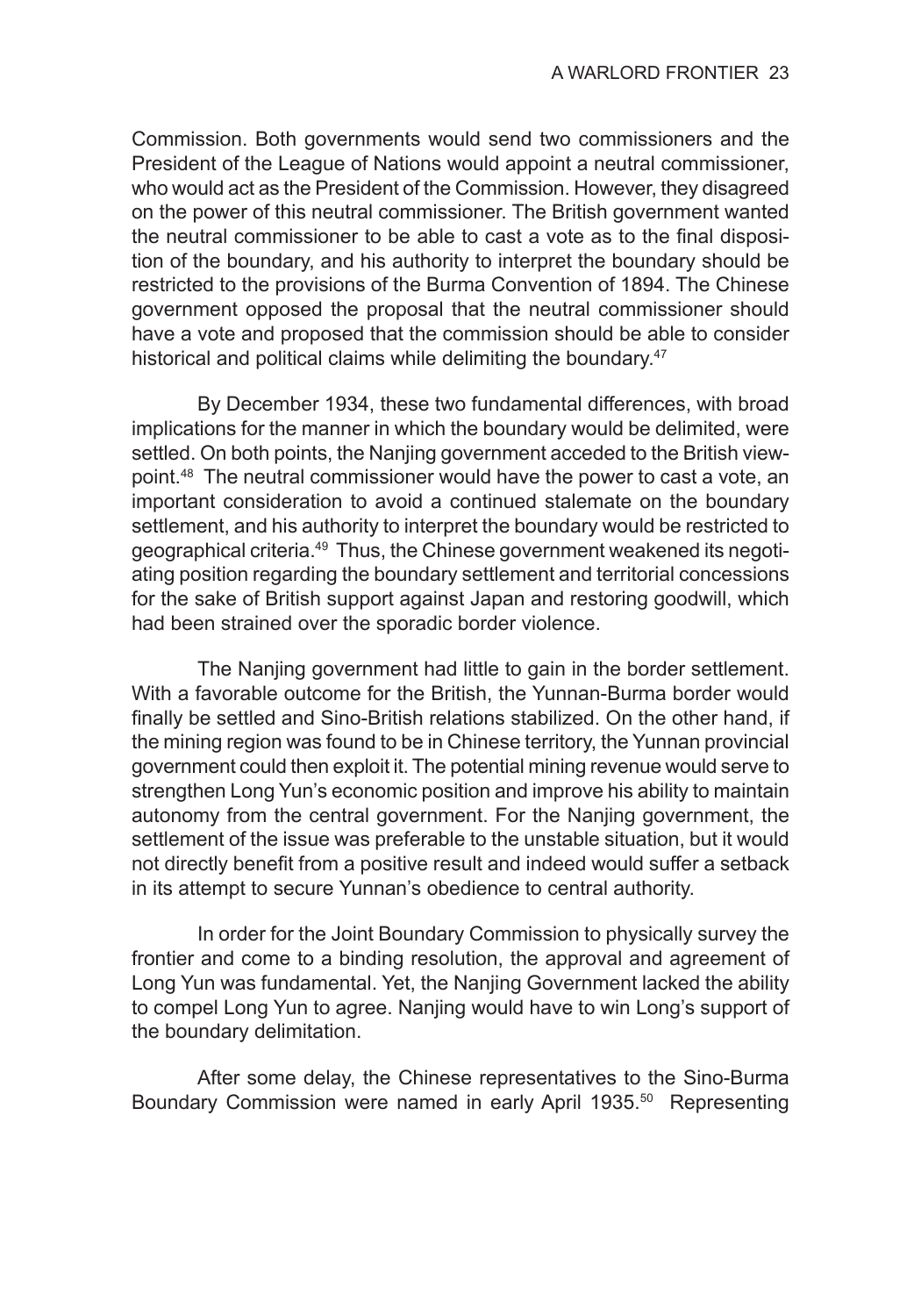China were Senior Commissioner Liang Yukao, a Cantonese, and Junior Commissioner Yin Mingde, a Yunnanese. The former official, Mr. Liang, was a natural choice. He had been educated in England at the London School of Economics and held appointments as advisor to the Treaty Committee of the Ministry of Foreign Affairs and Councilor to the Ministry of Railways. He spoke English fluently and worked well with his British counterparts.<sup>51</sup> Liang was related to Wang Jingwei, the Minister of Foreign Affairs. Mr. Liang represented the Nationalist Government's opinion and could be expected to take a conciliatory attitude towards the British and frontier concessions.

Yin Mingde, on the other hand, stood in stark contrast. He was a Yunnanese provincial, had distinguished himself in Western Yunnan as an anti-British leader, and had been previously associated with the Yunnan provincial government through the text, *Research on Yunnan's Frontier Problems.* Yin had contributed the chapter on the history of the Yunnan-Burma boundary dispute that included vast claims to Burmese territory. His background and writings revealed that he was quite knowledgeable about Yunnan's frontier history and was concerned with protecting Yunnan's provincial interests, which ran counter to those of the central government's priorities.

Yin Mingde's selection as the Junior Boundary Commissioner reflected the necessity of winning Long Yun's support of the commission and including provincial interests in the boundary settlement. An agreement would not have been possible without Long's cooperation nor could the joint survey have been carried out without his support. From a diplomatic standpoint, Yin was a poor candidate for commissioner. He lacked the official standing of his peers and his well-established anti-British sentiment and unwillingness to consider any concessions with regard to Chinese territory ensured that his presence would preclude amicable mutual concessions. However, from the Yunnanese perspective, these were very desirable qualities. With Yin playing a central role on the Joint Boundary Commission, Yunnan's provincial government was assured of a strident voice in support of its frontier policy.

During the first surveying season 1935-36, serious problems developed between Mr. Yin and the other border commissioners. At the end of the first season, he resigned from the Commission and was replaced for the second season by Mr. Zhang Cuyin. Mr. Zhang was also Yunnanese, and had been the mayor of Kunming and an official at Tengyue.<sup>52</sup> The continuing influence of Long Yun, ensuring a prominent role to Yunnanese interests on the Commission, can be seen in Zhang's appointment. It reaffirmed an active role and provincial voice in the settlement.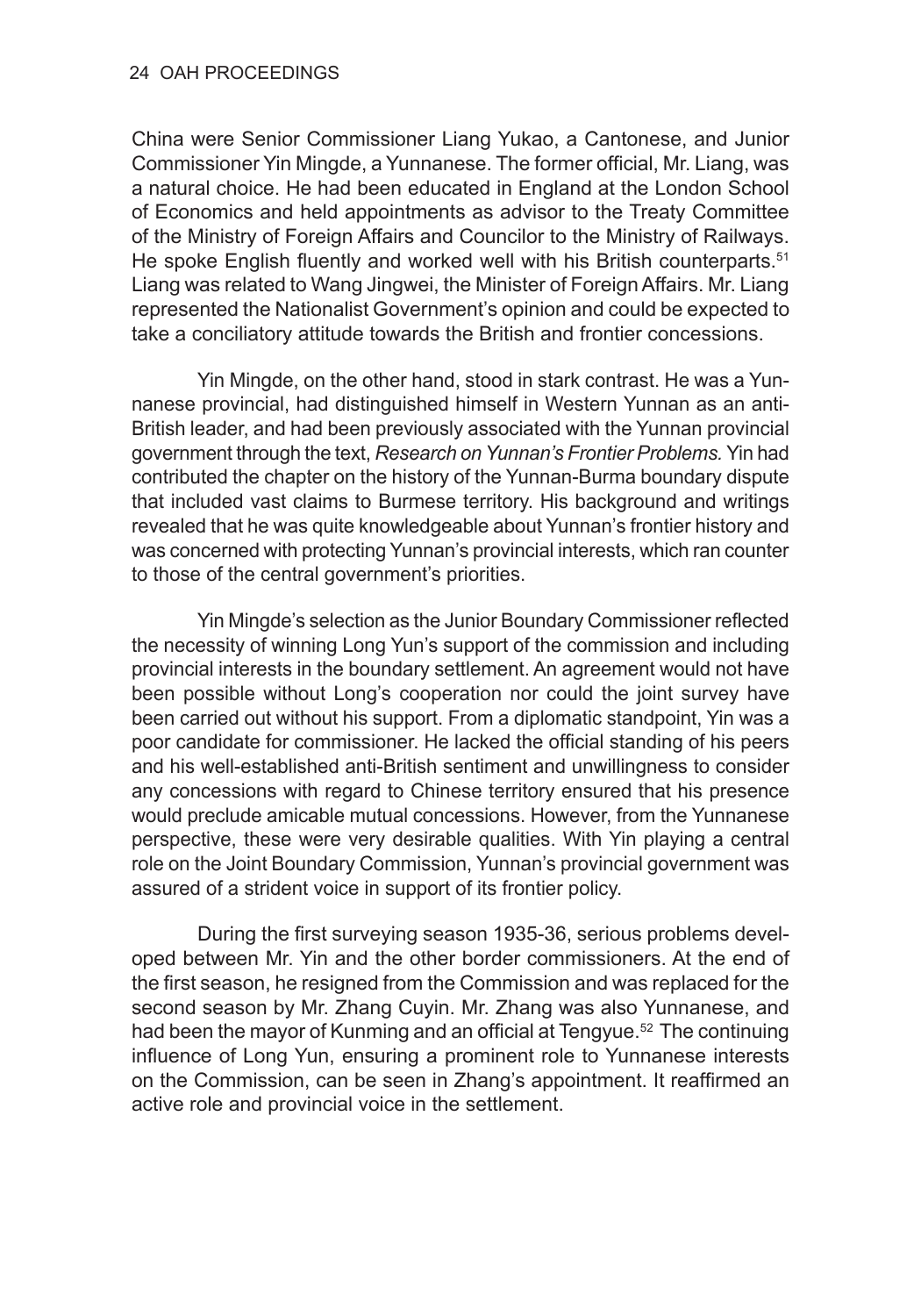While Long took steps to ensure that his interests were represented in the person of a boundary commissioner, the form of the commission restricted his claims. The preliminary agreements negotiated between the British and the Waijiaobu affirmed the geographic criteria of the boundary line, thereby excluding the political criteria argued for and incorporated in the convention text. Furthermore, the voting power of the neutral Chairman ensured that there would be no deadlock. Even if the Yunnan viewpoint carried among the Chinese commissioners, it was bound to be opposed by the British and the neutral commissioner would have the final say. Long Yun had the venue for presenting his frontier policy, but the decisions made between the Nationalist Government and British officials in Nanjing before the commission ever met, muted this voice.

The Joint Boundary Commission completed its final survey season in April 1937. The neutral commissioner denied the most extreme Chinese territorial claims, Lufang and Kongmingshan. However, Colonel Iselin, in a highly controversial decision, noting the political criteria included in the original text, offered two boundary lines: a physical line and a political line. The physical line that he considered the official treaty line, followed the Scott line for the most part. The political line, on the other hand, extended to the west of the physical line and included Banhong and a considerable portion of the Wa States in Chinese territory. This political line recognized China's historical claims to these small states and validated some of Yunnan's lesser boundary claims. Neither party was satisfied, but before any subsequent negotiations could be made, the Japanese invaded north China bringing an end to the boundary issue.

# **Conclusion**

Between 1911 and 1937, the Yunnan-Burma border comprised a warlord frontier. The Yunnan provincial militarists, Cai E and Long Yun, were at the forefront of the frontier dispute. Their handling of this critical foreign relations issue demonstrated their differing views on the role of the central government versus that of the provincial government and the emerging influence of provincial militarists on foreign policy issues. Long's provincial administration crafted the only coherent frontier policy regarding the border. The Chinese Nationalist government simply lacked the political power to influence this remote province and was preoccupied with other more pressing matters. As a result, Long sought to define the frontier in a manner designed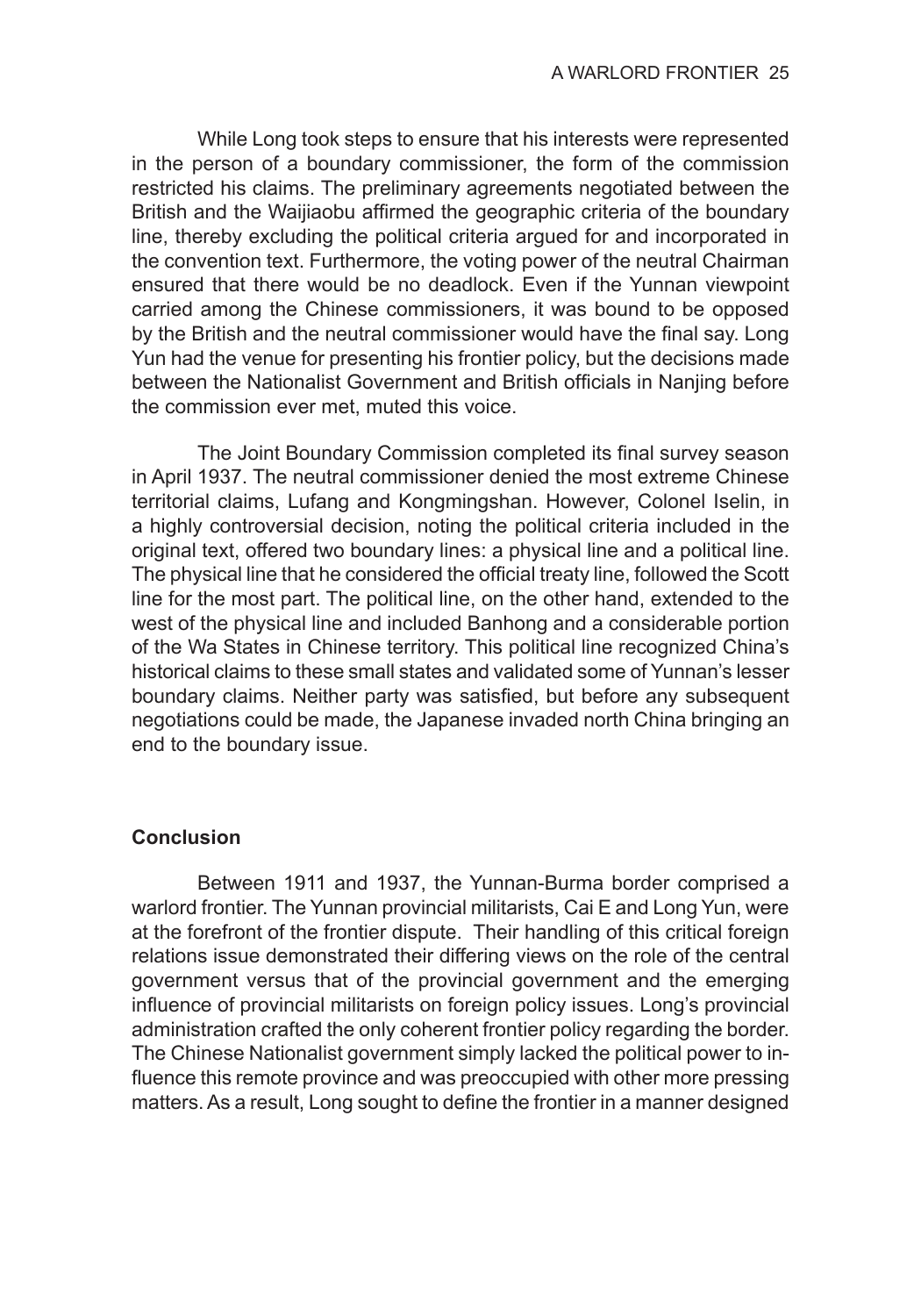to enhance provincial autonomy and his control over the province. The nature of this frontier dispute and the role of provincial militarists in foreign relations and frontier policy is also a frontier of warlordism. Warlords have consistently been seen to either be the lackeys of foreign imperialists or not involved in foreign relations. The history of the Yunnan-Burma border dispute challenges both conceptions. Some militarists did indeed have extensive contact with foreign powers. Those militarists who ruled frontier regions, like Yunnan, had to maintain contact with foreign powers in order to manage a number of issues important to the preservation of the individual militarist's base of operations. And when it suited their purposes, provincial militarists actively opposed western encroachment. To do otherwise, would have conceded potential resources that were vital to maintaining provincial autonomy and thereby the militarist's political survival.

#### **NOTES**

1. For differences between European and Chinese views of the cartography and incorporating frontier regions, see Laura Hostetler, *Qing Colonial Enterprise: Ethnography and Cartography in Early Modern China* (Chicago: University of Chicago Press, 2001), 51-80, 114-121.

2. Mao Zedong is one of the most often cited critics of Chinese warlords and warlordism, see Mao Tse-tung, *Selected Works of Mao Tse-tung* (Peking: Foreign Language Press, 1965), 1:65. Other scholars of warlordism have accepted this appraisal to varying degrees, James Sheridan, *China in Disintegration: The Republican Era in Chinese History, 1912-1949* (New York: The Free Press, 1975), 103, and Edward McCord, *The Power of the Gun: The Emergence of Modern Chinese Warlordism* (Taipei: SMC Publishing, 1997), 8.

3. Sao Saimong Mangrai, *The Shan States and the British Annexation*, Southeast Asia Program Department of Asian Studies series no. 57 (Ithaca, NY: Cornell University, 1965), 275.

4. Alastair Lamb, *Asian Frontiers: Studies in a Continuing Problem* (London: Pall Mall Press, 1968), 147.

5. Lamb, *Asian Frontiers*, 150.

6. Zhang Fengqi, *Yunnan Waijiao Wenti* [Yunnan's Foreign Affairs Problems] (Shanghai: Shangwu Yinshuguan, 1937), 69-75.

7. For a detailed study of the contrast between the Western "hard" boundary versus prevailing "soft" frontiers in Southeast Asia, see Thongchai Winichakul, *Siam Mapped: A History of the Geo-Body of a Nation* (Honolulu: University of Hawaii, 1994), 62-80.

8. This overview of the *tusi* system was drawn from John Herman, "Empire in the Southwest: Early Qing Reforms to the Native Chieftain System," *Journal of Asian Studies* 56 (1997): 50-55.

9. For settlement patterns in Yunnan, see James Lee, "The Legacy of Immigration to Southwest China, 1250-1850," *Annales de Demographie Historique* (1982): 279-304.

10. Hpimaw is the Lashi name for the cluster of villages between the Ngawchang River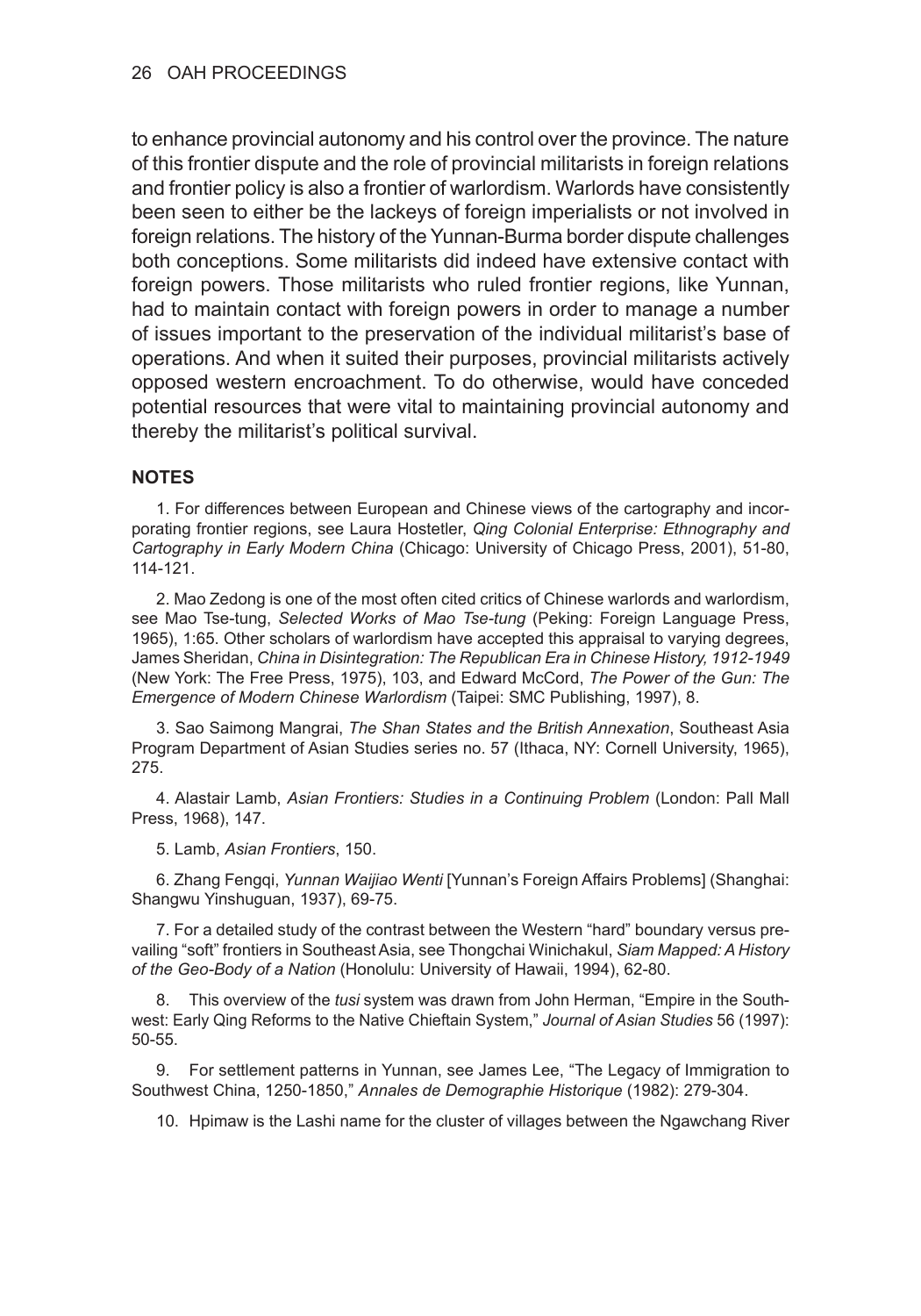and the N'Maikha-Salween watershed. This same village cluster is known as Pianma to the Chinese. Furthermore, Pianma was used to refer both to the general region and cluster of villages as well as the proper name of two villages, Upper and Lower Pianma, Shang Pianma and Xia Pianma in Chinese, respectively.

11. Chang Ch'eng-sun, *Zhong Ying Dian Mian Jiangjie Wenti* [Sino-Burmese Frontier Problems] Yenching Journal of Chinese Studies, Monograph series no. 15 (Peiping: Harvard-Yenching Institute, 1937), 199.

12. United Kingdom, Public Record Office, FO 228/4299, Confidential Print, Burma-China Frontier: N'Maikha Section, Part II, The Hpimaw Expedition, 1912, 4. 9.

13. PRO FO 228/4299, Proposed Expedition, detailed recommendations of Burma Government, Confidential Print, Part II, 5.9.

14. PRO FO 228/4299, Mr. Hertz's Report, 24 February 1911, quoted in Confidential Print, Part II, 19.37.

15. PRO FO 228/1809, letter from Cai E, Governor of Yunnan, to O'Brien Butler, British Consul-General, Kunming, November 1911.

16. Donald Sutton, *Provincial Militarism and the Chinese Republic: The Yunnan Army, 1905-25 (*Ann Arbor: University of Michigan Press, 1980), 147.

17. Republic of China, Nankang, Taiwan, Diplomatic Files, Pianma 03-27, 3-(1), letter from Cai E to Ministry of Foreign Affairs, 4 January 1913.

18. Sutton, *Provincial Militarism*, 147, and Yi Guogan, *Li Fuzongtong Zhengshu (*Official writings of Vice-President Li) *(*Original 1915, Reprint Taipei, 1962), 128.

19. ROC, Pianma Files 03-27, 3-(1), from Cai E to Ministry of Foreign Affairs, 4 January 1913.

20. ROC, Pianma Files 03-27, 3-(1), from Cai E to Ministry of Foreign Affairs, 4 January 1913.

21. For Jordan's position, see Wendy Palace, "Sir John Jordan and the Burma Border, 1906-1912," *Asian Affairs* 30 (1999): 322-323.

22. This spelling, Kung-ming-shan, is drawn directly from the treaty. Various sources use several different spellings due to the disparities in Chinese romanization. These include, Kongmingshan, Kungmingshan, K'ungmingshan and Gongmingshan, which represent the pinyin romanization of the two mountain ranges in dispute.

23. This reliance on local knowledge also led to the identification of a *third , locally known*  "Kongmingshan" during the 1936-37 Joint Boundary Commission survey. During one march, the local guides identified another hill, known to the British as Aka Hill, as "Kong-ming-shan." Chairman Iselin noted that "we now have three Kongmingshans," referring to Loimu, Point B, which the British maintained as the treaty's Kongmingshan, and now Aka Hill, see FO 676/269, Diary of F.S. Grose, Senior Commissioner, Sino-British Boundary Commission for the period 13 to 19 January, 1937.

24. Of course, this "No Man's Land" was populated by Wa, Shan [ethnic Thai], and smaller numbers of additional ethnic minorities. This term was used by British officials and even appeared on some maps to depict the region **between** the two extreme boundary claims, the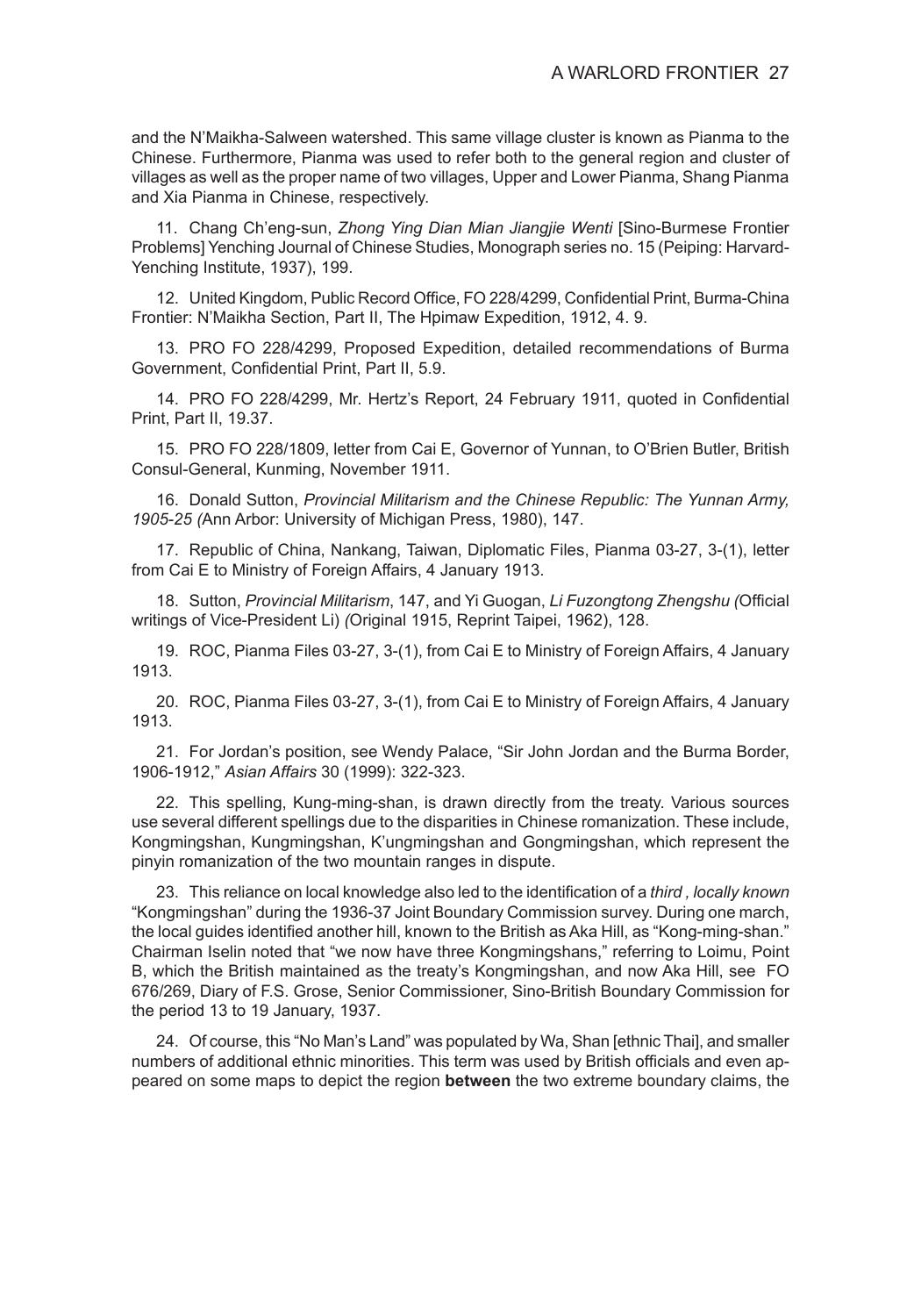Scott line and the Liuchen line.

25. For the British terminology, see Sir J. George Scott, *Burma and Beyond* (London: Grayson and Grayson, 1932), 291.

26. For the Chinese usage, see Fang Guoyu, *Dianxi Bianqu Kaochaji* [An Investigation of the Western Yunnan Border Region] (Kunming: Guoli Yunnan Daxue Xinan Wenhua Yanjiushi, 1943), 4.

27. United States, Department of State, Division of Far Eastern Affairs [US DFEA] 745.9315/2, "Burma-Yunnan (Wa States) Frontier Dispute Proposed Reference to League of Nations," report by Vice Consul Reginald Kazanjian, Rangoon, to Secretary of State, 17 July 1933, 4.

28. British Library, India Office Records [IOR] Mss Eur 252/28, "Brief Geographical and Ethnographical descriptions of the Wa States," prepared by the General Staff, Burma District, September 1935, included in John Clague Papers.

29. W. Stark Toller, "The Burma-Yunnan Boundary Commission, 1935-37," *Eastern World* 3 (1949): 4.

30. US DFEA 745.9315/2, from Kazanjian to Secretary of State, 17 July 1933, 5.

31. PRO FO 228/4299, I.G. Lloyd, Chief Secretary, Burma Government to Sir Denys Bray, Foreign Secretary, India Government, 22 November 1929, and G.E. Harvey, *Wa Precis*, 107-108.

32. Statement by Kirke, British Consul-General, quoted in US DFEA 745.9315/2, from Kazanjian to Secretary of State, 17 July 1933, 65.

33. Zhou Guangzhuo, *Dian-Mian Nanduan Weidingjie Diaocha Baogao* [Report on the Investigation of the Southern Undelimited Section of the Yunnan-Burma Boundary] (Taibei, Taiwan: Chengwen Chubanshe, 1967 reprint of 1935 edition), 56.

34. "Burma Frontier Trouble; Chinese Claim to One-Third of Province," *New Burma*, 26 December 1934, newspaper article included in US DFEA 745.9315/18, from Kazanjian to Secretary of State, 29 December 1934. For some of the claims that prompted this report, see Yin Mingde, "Zhong-Ying Dian-Mian Jiewu Jiaoshe Shi [A History of the Sino-British Yunnan Burma Boundary Negotiations]," in *Yunnan Biandi Wenti Yanjiu* [Research on Yunnan's Frontier Problems] (Kunming: Yunnan Shengli Kunhua Minzhong Jiaoyuguan Chuban. 1933), v. 2, 461-467.

35. PRO FO 676/208, extract from article, "Longing Eyes on Burma Frontier," *Times of India*, Bombay, India, 20 December 1934.

36. PRO FO 676/208, extract from article, "Chinese Claim to one third of Province," *Statesman*, Calcutta, India, 21 December 1934.

37. US DFEA 745.9315/2, from Kazanjian to Secretary of State, 17 July 1933, 10.

- 38. IOR Mss Eur 252/28, "British Treaty Position," Clague Papers.
- 39. US DFEA 745.9315/2, from Kazanjian to Secretary of State, 17 July 1933, 11.
- 40. US DFEA 745.9315/6, from Kazanjian, to Secretary of State, 12 March 1934, 2-3.
- 41. Zhou, *Dian-Mian Nanduan,* 64-65.